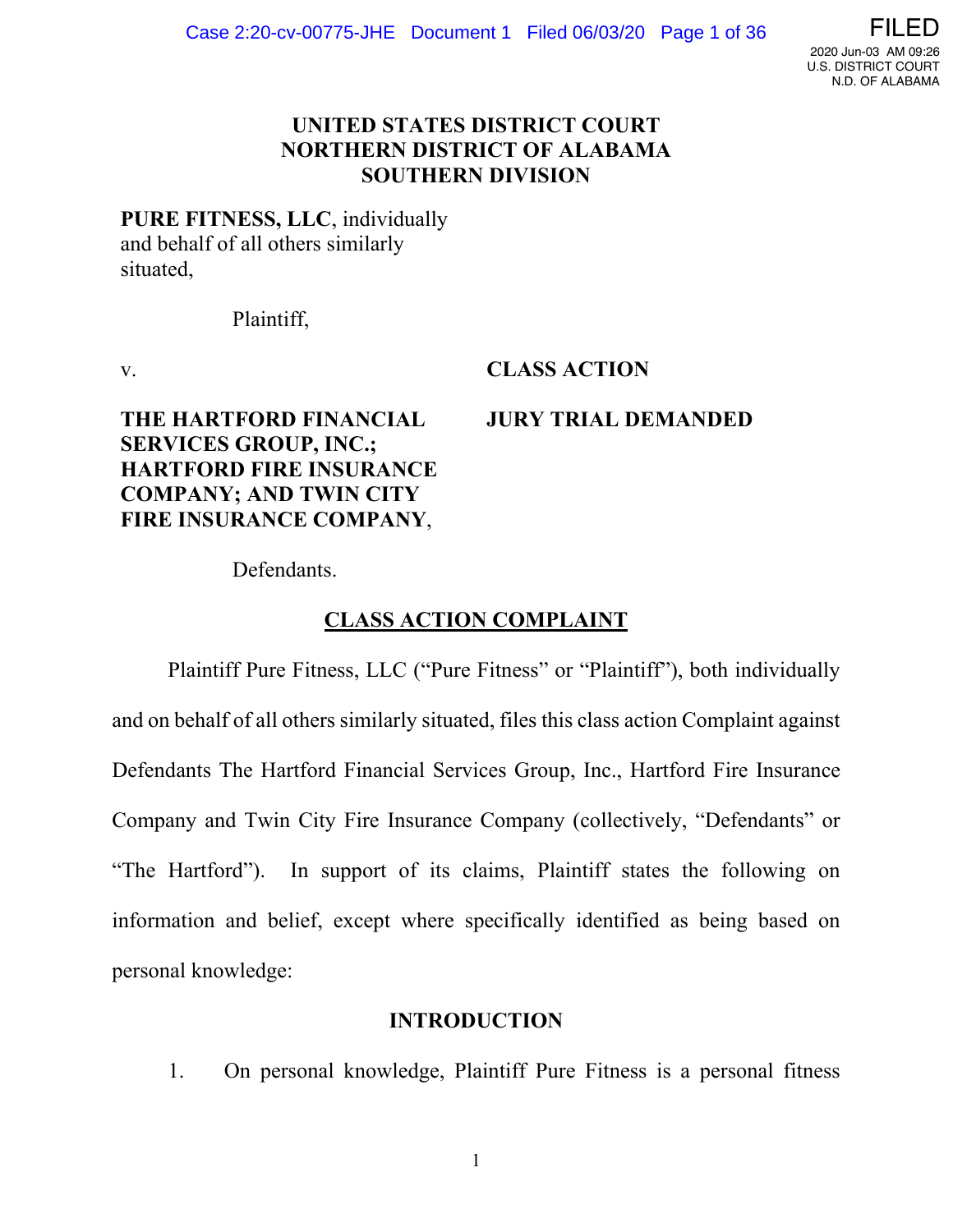#### Case 2:20-cv-00775-JHE Document 1 Filed 06/03/20 Page 2 of 36

establishment, which occupies and leases premises located at 1425 Montgomery Highway, Suite 115, Vestavia, Alabama 35216.

2. To protect the business and the income from operation of the business, Pure Fitness purchased a property insurance policy issued by The Hartford with policy number 08 SBA AB 9900 (the "Policy").

3. Under the Policy, The Hartford is responsible for, *inter alia*, claims handling, including receiving and managing claims and loss notices, responding to questions about insurance and coverage and paying claims for covered losses and receiving process served on The Hartford's designated agent in connection with denial of claims.

4. The Policy is a bilateral contract: Plaintiff agreed to pay monthly premiums to Defendants, in exchange for Defendants' promises of coverage for certain losses.

5. Among other types of coverage, the Policy protects Plaintiff against a loss of business income due to a "suspension" of the business's "operations" due to direct physical loss of or damage to property at the premises of the business. This type of coverage is often referred to as business interruption coverage.

6. The Policy also provides "Extra Expense" coverage, under which Defendants promised to pay expenses incurred that would not have been incurred absent the physical loss of or physical damage to property at the premises of the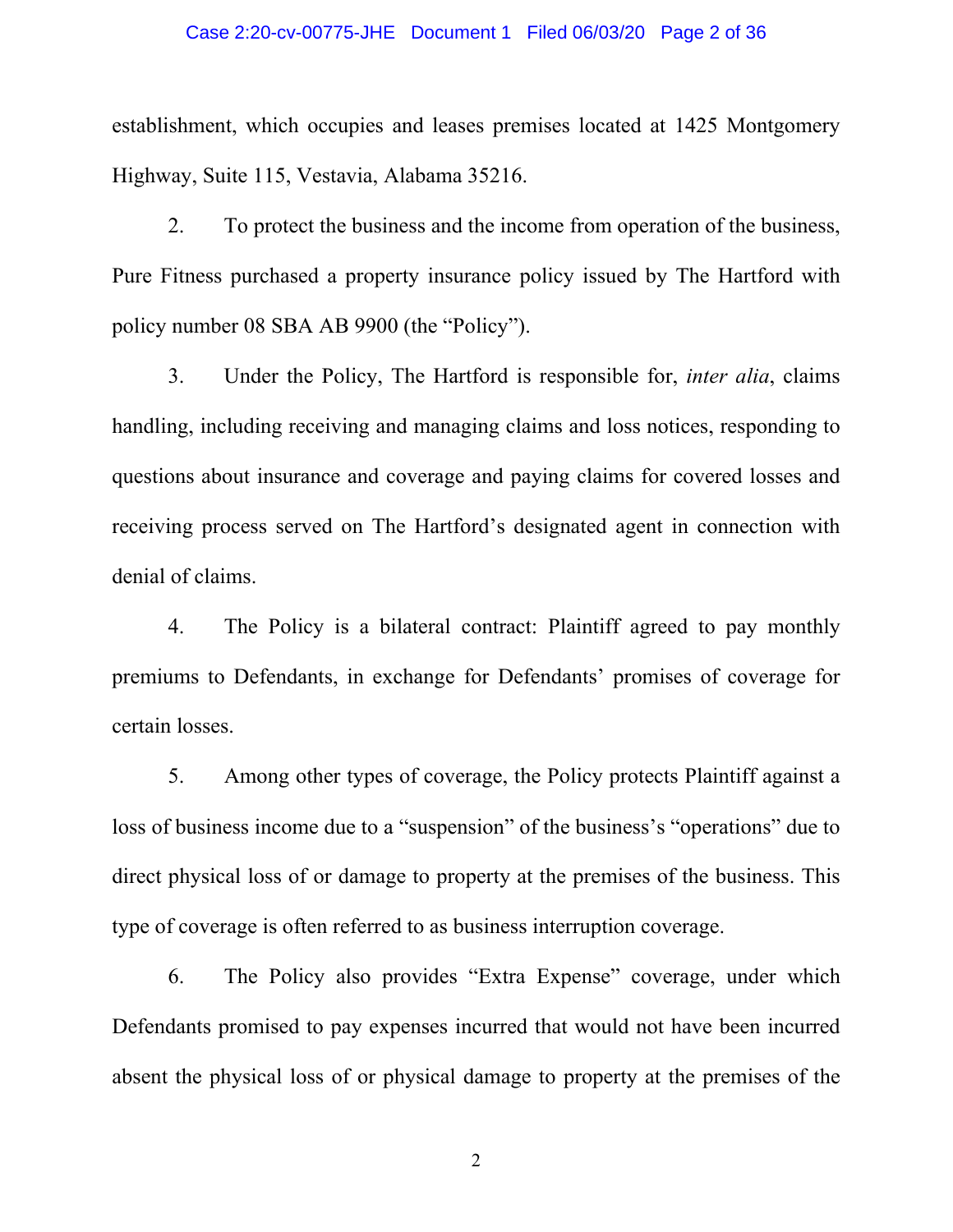business.

7. The Policy also provides "Business Income from Dependent Properties" coverage, under which Defendants promised to pay for the loss of business income sustained due to direct physical loss of or physical damage at the premises of a dependent property caused by or resulting from a "Covered Cause of Loss."

8. Additionally, the Policy provides "Civil Authority" coverage, under which Defendants promised to pay for loss of business income sustained when the action of a civil authority prohibits public access to the business premises.

9. Plaintiff duly complied with its obligations under the Policy, and paid the requisite premiums.

10. Beginning in March 2020, Plaintiff was forced to suspend business operations due to risk of infection by the novel coronavirus (hereinafter "COVID-19") and/or actions of civil authorities prohibiting public access to and occupancy of the business premises and rendering occupancy of the premises by customers unlawful and untenantable. This suspension of the business's operations, which is ongoing, has caused Plaintiff to suffer significant losses.

11. Under the Policy, Defendants promised to cover these losses, and is obligated to pay for them. But in blatant breach of its contractual obligations, Defendants have failed to pay for these losses.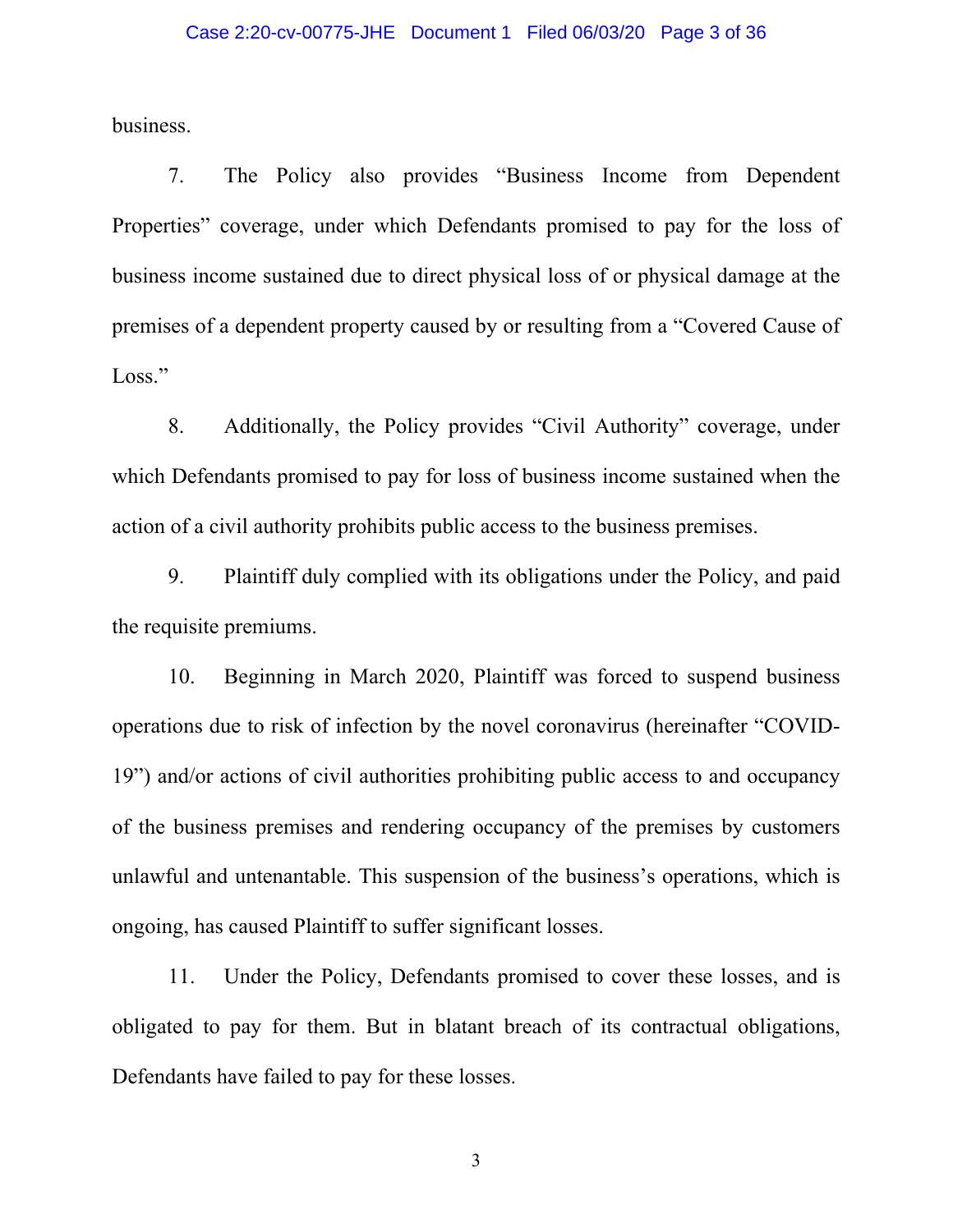12. Defendants have failed to pay for similar losses of other insureds holding policies that are, in all material respects, identical.

# **THE PARTIES**

13. On personal knowledge, Plaintiff Pure Fitness, LLC is an Alabama limited liability corporation. This business occupies and leases premises located at 1425 Montgomery Highway, Suite 115, Vestavia Hills, AL 35216. Among other things, Pure Fitness provides personal fitness instruction, equipment and workout space for its members and clients.

14. Defendant The Hartford Financial Services Group, Inc. is a foreign corporation organized under the laws of Connecticut, with its principal place of business located at One Hartford Plaza, Hartford, Connecticut 06155.

15. Defendant Hartford Fire Insurance Company is a foreign corporation organized under the laws of Connecticut, with its principal place of business located at One Hartford Plaza, Hartford, Connecticut 06155. Hartford Fire Insurance Company is a subsidiary of The Hartford Financial Services Group, Inc.

16. Defendant Twin City Fire Insurance Company ("Twin City") is a foreign corporation organized under the laws of Connecticut, with its principal place of business located at One Hartford Plaza, Hartford, Connecticut 06155. Twin City is a subsidiary of Hartford Fire Insurance Company.

17. At all times material, Defendants engaged in substantial and not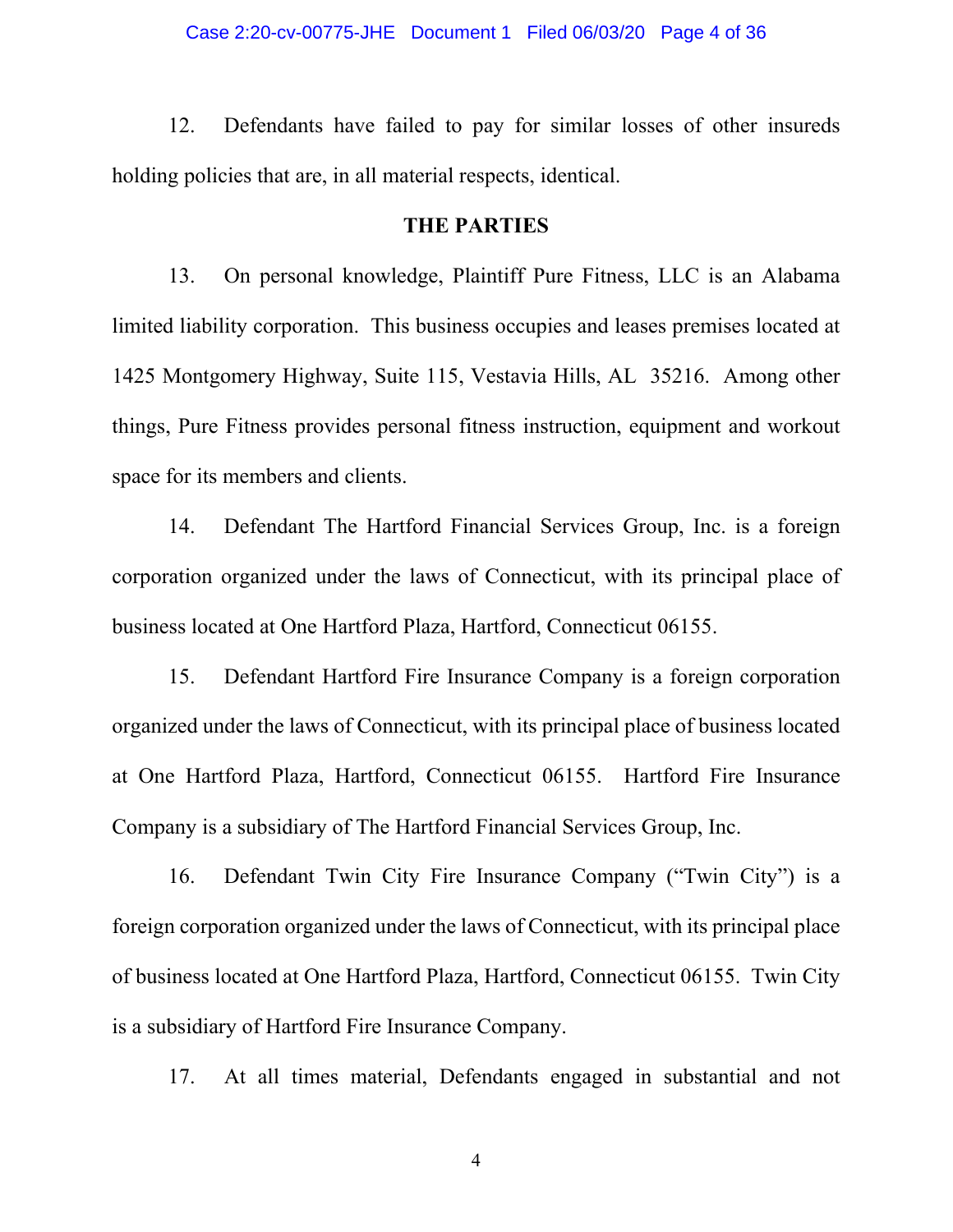isolated activity on a continuous and systematic basis in the State of Alabama, namely by issuing and selling insurance policies in Alabama s and by contracting to insure property located in Alabama.

# **JURISDICTION AND VENUE**

18. This Court has subject matter jurisdiction over the claims asserted in this action under 28 U.S.C. § 1332 because there is complete diversity between Defendants and at least one member of each class; there are more than one hundred members of each class; and the amount in controversy exceeds \$5,000,000 exclusive of interest and costs. This Court also has subject matter jurisdiction under 28 U.S.C. §§ 2201 and 2202 and is authorized to grant declaratory relief under these statutes.

19. Venue is proper in this District pursuant to 28 U.S.C. § 1391(b)(2) because a substantial part of the events and/or omissions giving rise to the claims occurred within the Northern District of Alabama and property that is subject of the action is situated in this District.

20. This Court has personal jurisdiction over the Defendants because Plaintiff's claims arise out of, among other things, Defendants conducting, engaging in, and/or carrying on business in Alabama; Defendants breaching a contract in Alabama by failing to perform acts required by contract to be performed in Alabama; and Defendants contracting to insure property in Alabama, including but not limited to the premises insured under the Policy. Defendants also purposefully availed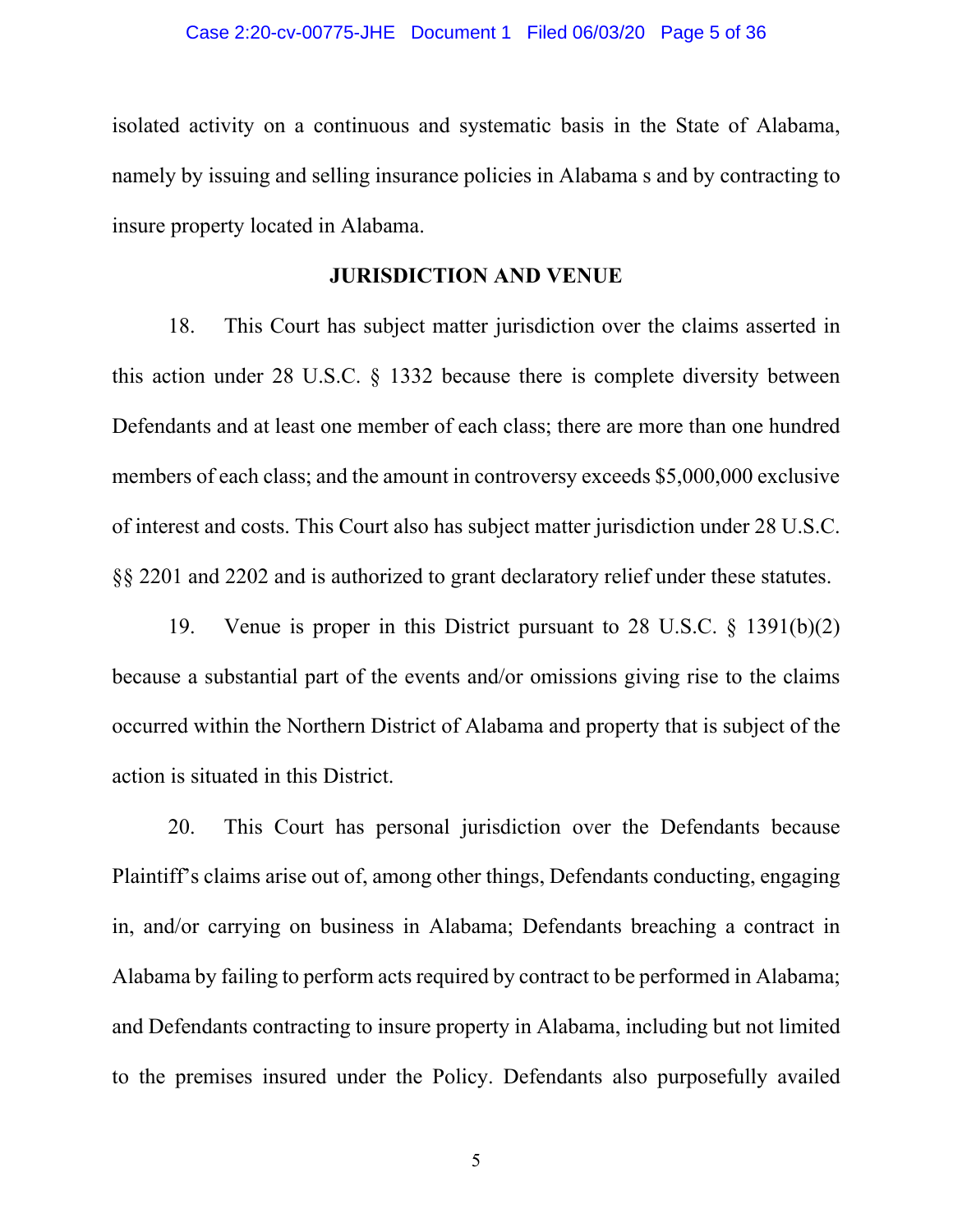themselves of the opportunity of conducting activities in the State of Alabama by marketing their insurance policies and services within Alabama, and intentionally developing relationships with brokers, agents, and customers within Alabama to insure property within Alabama, all of which resulted in the issuance of policies at issue in this action.

# **FACTUAL BACKGROUND**

# *The Policy*

21. On personal knowledge, on or about October 11, 2019, Plaintiff renewed the Policy. The Policy has a policy period of October 11, 2019 to October 11, 2020. The scheduled premises under the Policy is1425 Montgomery Highway, Suite 115, Vestavia Hills, Alabama 35216. [1](#page-5-0)

22. The Policy is an all-risk insurance policy. An "all risk policy" covers all risks of loss that may happen (except by fraudulent acts of the insured), no matter their source and however fortuitous the event or circumstance may be, as long as it is beyond the control of the insured and unless the policy contains a specific provision expressly excluding the loss from coverage.<sup>[2](#page-5-1)</sup> Plaintiff need not prove the precise cause of the loss or damage to demonstrate the coverage exists under the

<span id="page-5-0"></span> $<sup>1</sup>$  A true and correct copy of the Policy that was provided to Plaintiff is attached to this complaint</sup> as Exhibit "A" and incorporated herein by reference.

<span id="page-5-1"></span><sup>&</sup>lt;sup>2</sup> All Risk policies differ from "enumerated risk" policies that only covered certain listed risks such as fire, lightning, wind, theft, collapse, etc. Insurers developed all risk policies to provide more comprehensive coverage than had previously been offered. STEVEN PLITT ET AL, 10A COUCH ON INSURANCE  $148:50$  ( $3^{RD}$  ED.).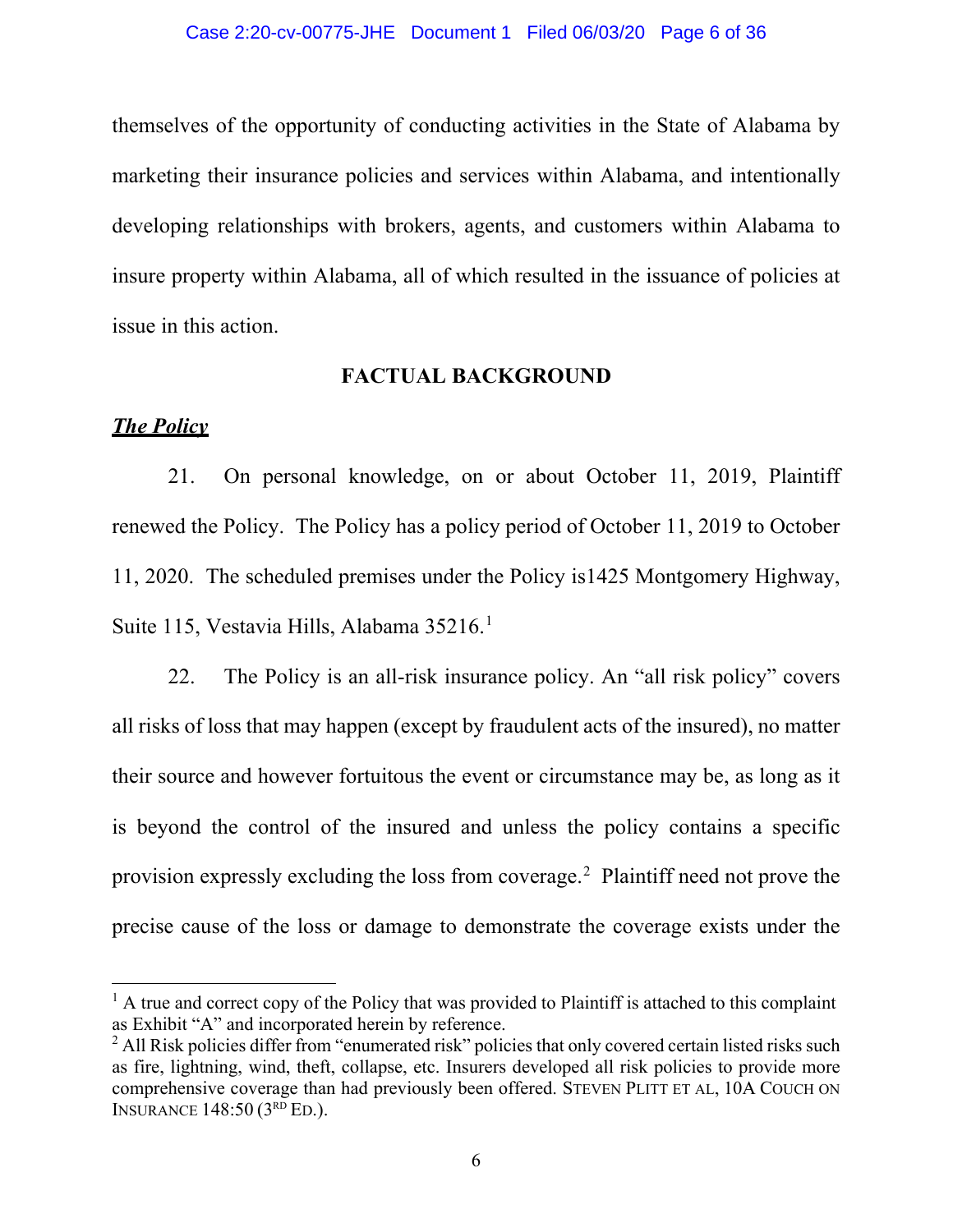#### Case 2:20-cv-00775-JHE Document 1 Filed 06/03/20 Page 7 of 36

Policy, or that the loss or damage was occasioned by an external cause, but simply that the loss was due to a fortuitous circumstances or event.

23. Consistent with the all-risk nature of the Policy, Defendants specifically agreed they "will pay for direct physical loss of or physical damage to Covered Property at the [schedule] premises…caused by or resulting from a "Covered Cause of Loss," which is then defined as "RISKS OF DIRECT PHYSICAL LOSS" unless the loss is excluded or limited in the Policy. Despite being in all capital letters, this term is not defined anywhere in the Policy. Nor is the phrase "direct physical loss of or physical damage to". Any ambiguities in the use of such terms in the Policy are to be construed in favor of finding coverage under the Policy.

24. In the Policy, Defendants also promised to pay for losses of business income sustained as a result of perils not excluded under the Policy. In particular, Defendants promised to pay for losses of business income sustained as a result of a "suspension" of business "operations" during the "period of restoration."

25. One type of coverage provided by the Policy is for loss of business income, often called business interruption insurance. This coverage is specifically provided for in a section of the Policy titled "Business Income."

26. Pursuant to this section of the Policy, Defendants promised to pay for "the actual loss of Business Income you sustain due to the necessary suspension of your 'operations' during the 'period of restoration' … caused by direct physical loss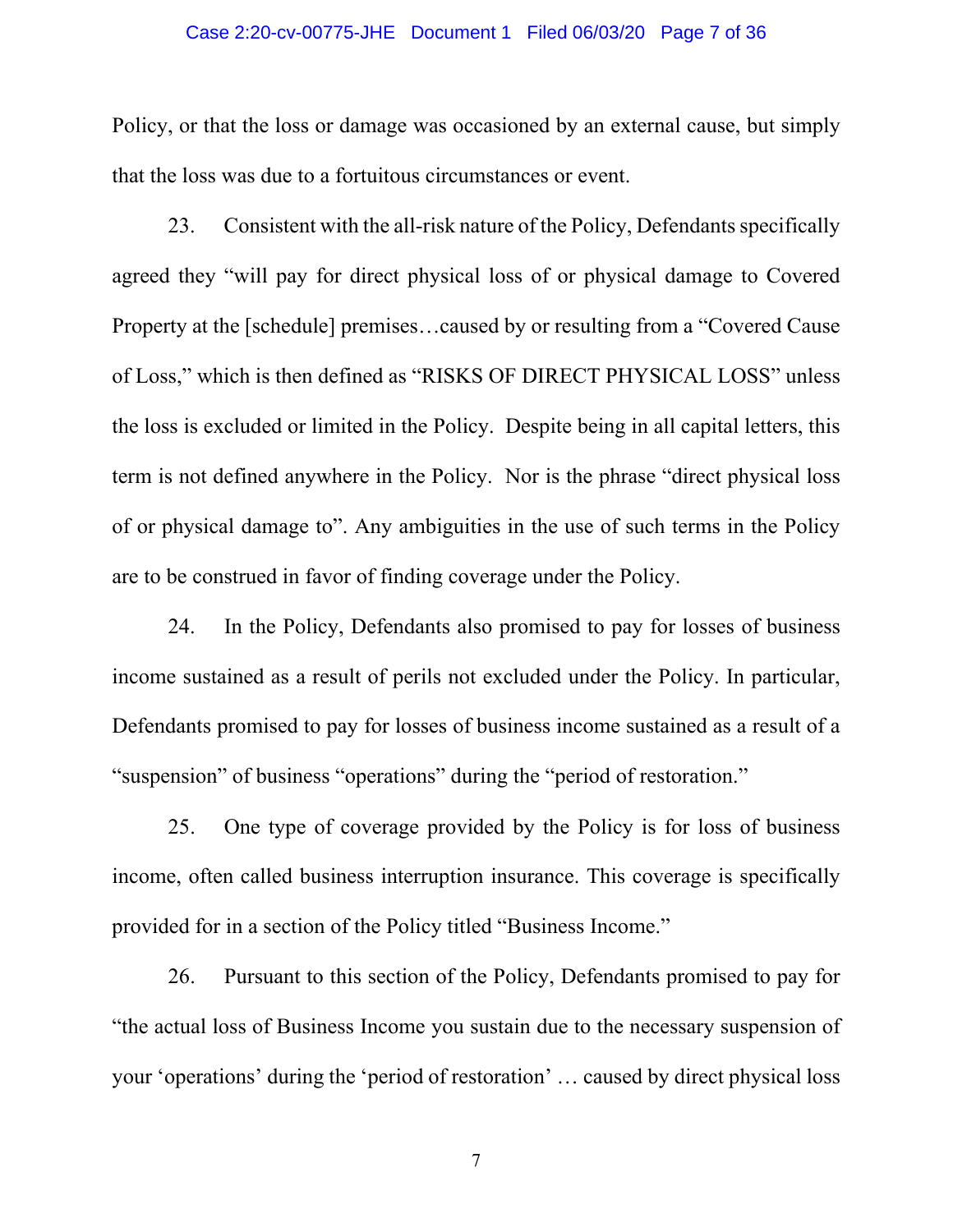#### Case 2:20-cv-00775-JHE Document 1 Filed 06/03/20 Page 8 of 36

of or physical damage to property at the 'scheduled premises.'"

27. Each of the operative terms of this coverage provision is defined as follows.

28. "Business Income" means "(a) Net Income (Net Profit or Loss before income taxes) that would have been earned or incurred if no direct physical loss or physical damage had occurred; and (b) Continuing normal operating expenses incurred, including payroll."

29. "Suspension" means "(a) The partial slowdown or complete cessation of your business activities; or (b) That part or all of the "scheduled premises" is rendered untentantable [sic] as a result of a Covered Cause of Loss if coverage for Business Income applies to the policy." The term "suspension" is used in the same manner throughout this Complaint.

30. "Period of restoration" means the period of time that:

a. Begins with the date of direct physical loss or physical damage caused by or resulting from a Covered Cause of Loss at the "scheduled premises", and

b. Ends on the date when:

(1) The property at the "scheduled premises" should be repaired, rebuilt or replaced with reasonable speed and similar quality;

(2) The date when your business is resumed at a new, permanent location.

31. Another type of coverage provided by the Policy is for Extra Expense.

This coverage is specifically provided for in a section of the Policy titled "Extra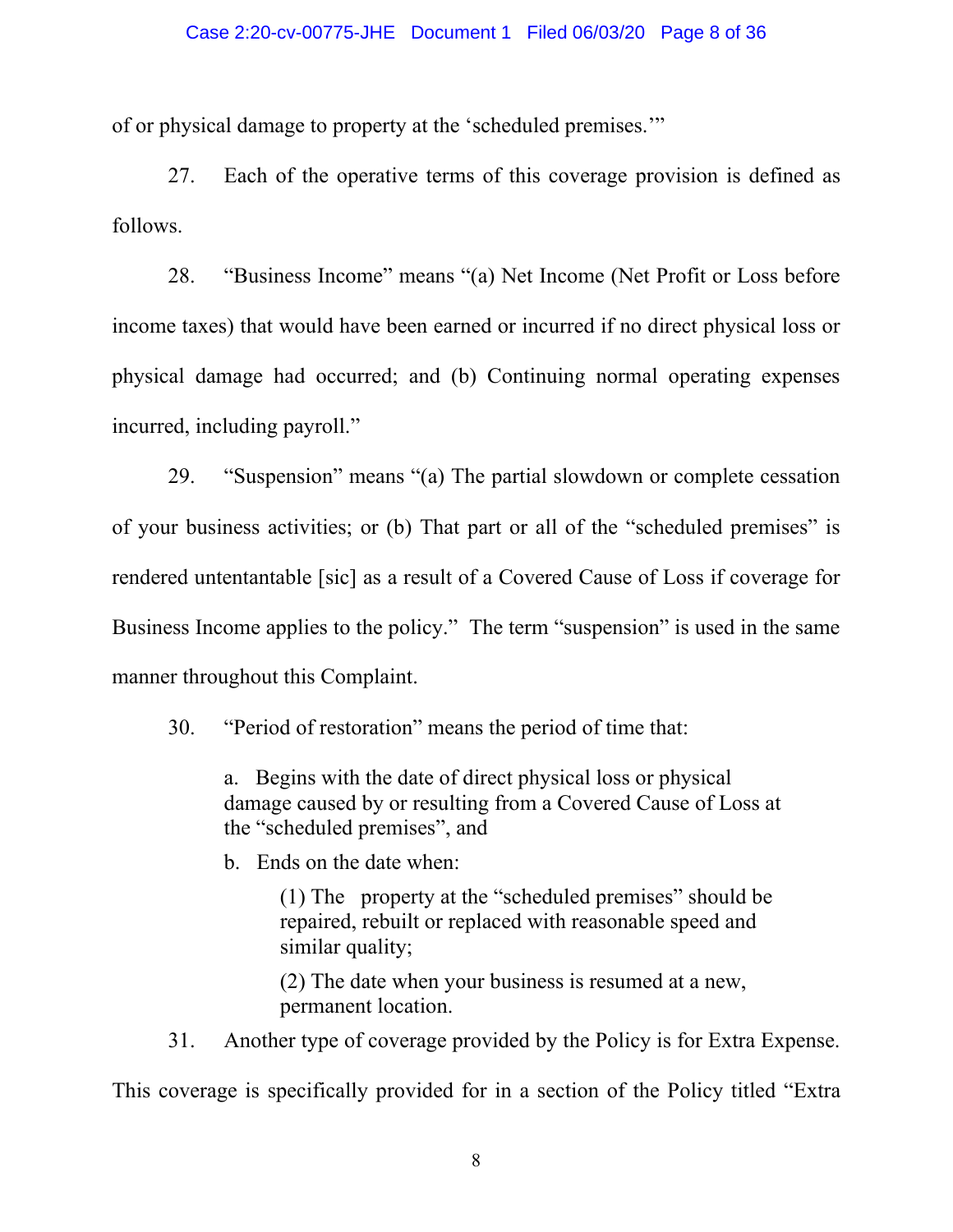Expense."

32. Pursuant to this section of the Policy, Defendants promised to pay for "reasonable and necessary Extra Expense you incur during the 'period of restoration' that you would not have incurred if there had been no direct physical loss or physical damage to property at the 'scheduled premises.'"

33. Additionally, under the Policy, Defendants also promised to provide coverage for "Extended Business Income." Specifically, Defendants promised to:

> pay for the actual loss of Business Income incurred during the period that:

(a) Begins on the date property is actually repaired, rebuilt or replaced and "operations" are resumed; and

(b) Ends on the earlier of:

(i) The date you could restore your "operations" with reasonable speed, to the condition that would have existed if no direct physical loss or damage occurred; or

(ii) 30 consecutive days after the date determined in  $(1)(a)$  above.

34. The Policy also provides "Civil Authority" coverage for "the actual loss

of Business Income you sustain when access to your 'scheduled premises' is specifically prohibited by order of a civil authority as the direct result of a Covered Cause of Loss to property in the immediate area of your 'scheduled premises'." This coverage begins "72 hours after the order of a civil authority and coverage will end at the earlier of: (a) When access is permitted to your 'scheduled premises'; or (b) 30 consecutive days after the order of the civil authority."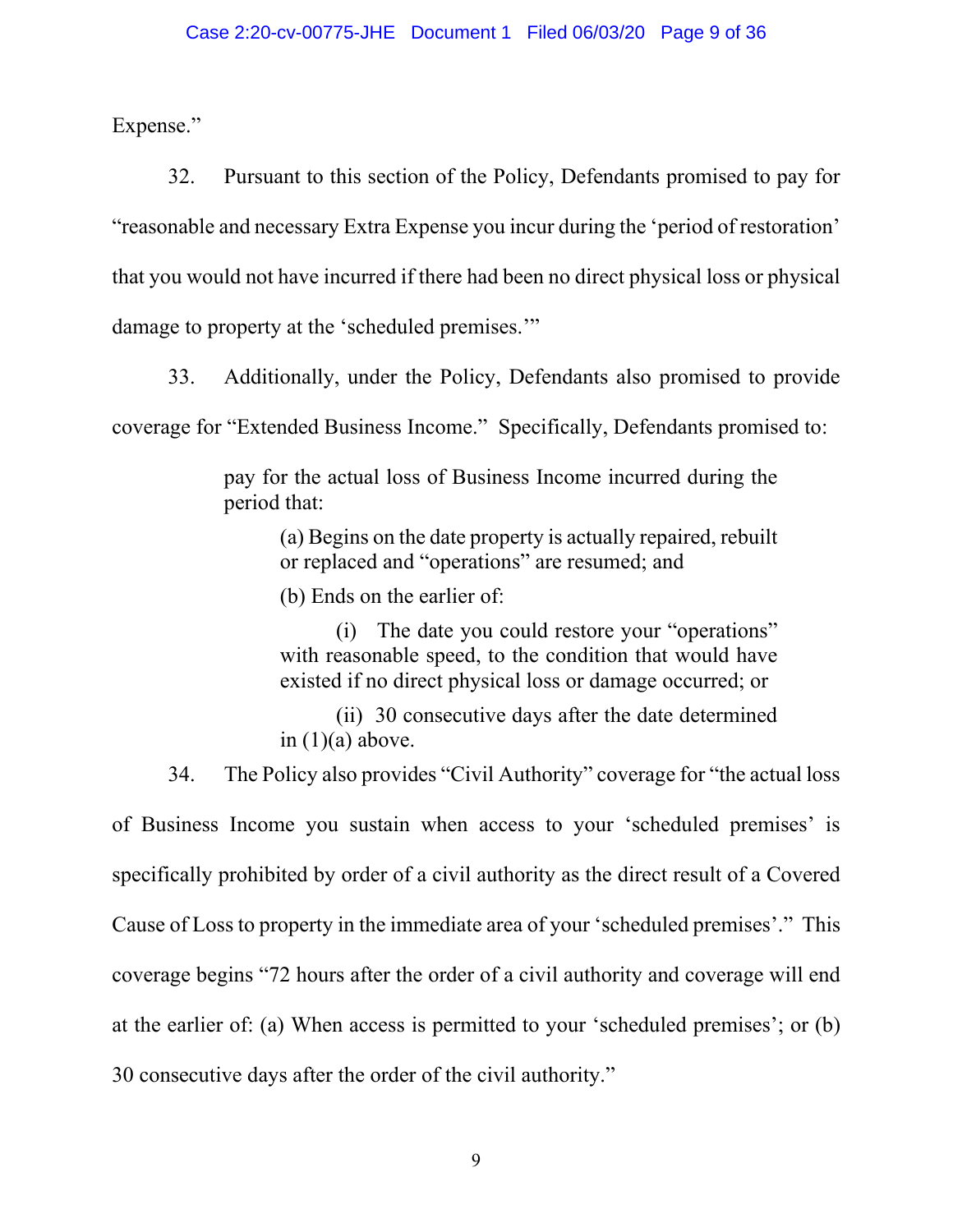#### Case 2:20-cv-00775-JHE Document 1 Filed 06/03/20 Page 10 of 36

35. This Civil Authority provision is an independent basis for business interruption coverage. That is, it can be triggered even when the standard business interruption coverage is not.

36. Accordingly, because the Policy is an all-risk policy and the losses that Plaintiff has suffered are within the scope of the Policy as these losses are occasioned by a fortuitous happenstance or event beyond the control of the Plaintiff, those losses are covered and The Hartford is obligated to pay for such losses.

#### *Plaintiff's covered losses*

37. On March 13, 2020, the Governor of Alabama, Kay Ivey, declared a public health emergency in response to the appearance of COVID-19 in the State of Alabama.

38. As of March 27, 2020, according to the Alabama Department of Public Health, COVID-19 was pervasive throughout the State of Alabama and was present in a majority of Alabama's counties, including Jefferson County.

39. The pervasive presence of COVID-19 throughout this State and the public health emergency it has created has prompted actions by civil authorities throughout the United States ("Civil Authority Actions"), including but not limited to civil authorities with jurisdiction over the facility: the County of Jefferson, and the State of Alabama. As a result of these Civil Authority Actions that were based on fortuitous events and were issued as a direct result of concerns over risks of direct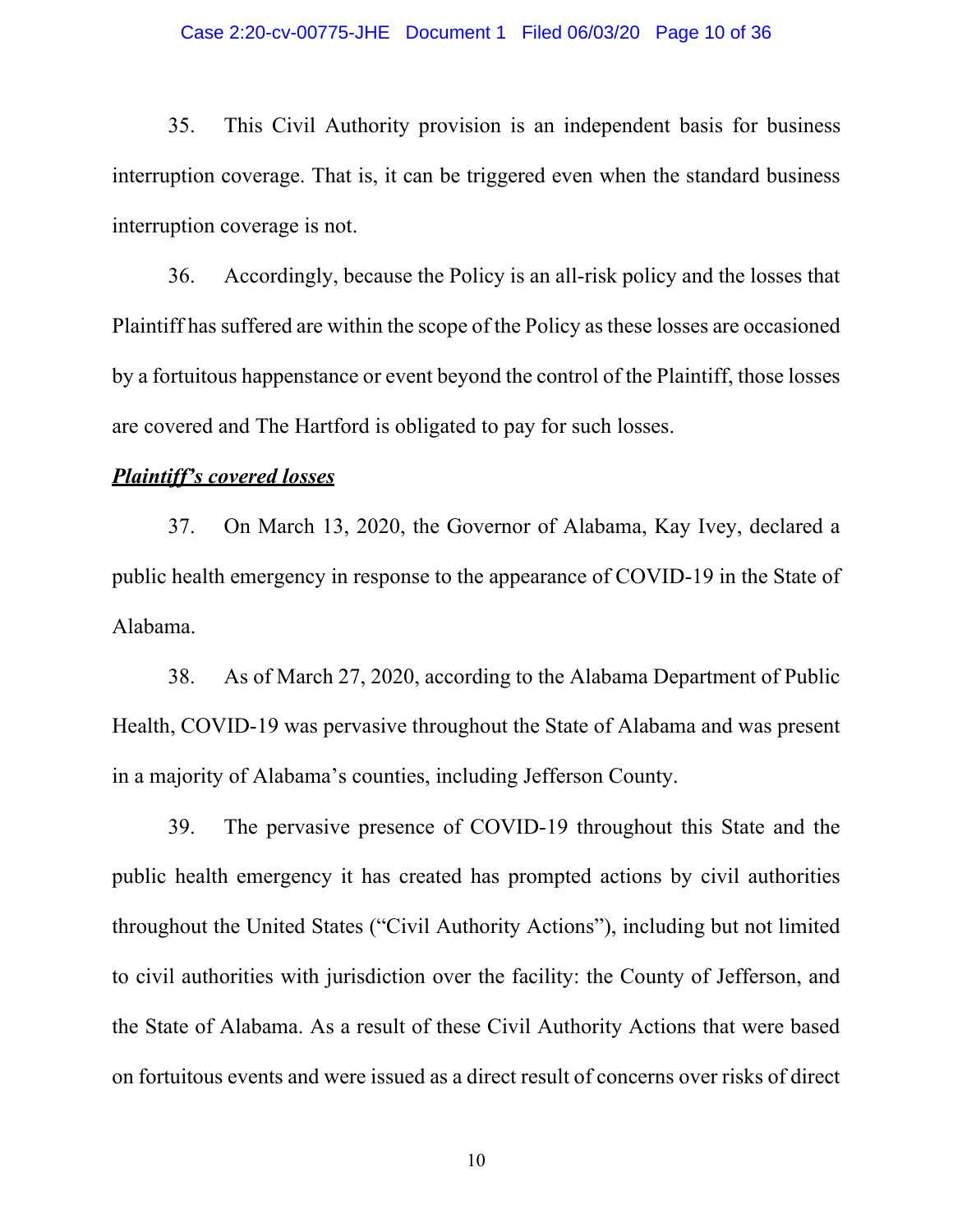#### Case 2:20-cv-00775-JHE Document 1 Filed 06/03/20 Page 11 of 36

physical losses to property, both in terms of the Plaintiff's premises and areas immediately surrounding the premises, public access to the premises was prohibited.

40. On March 19, 2020, the Jefferson County Health Officer issued an order closing all non-essential businesses, including gyms like Pure Fitness.

41. Consistent with the actions of all states nationwide, On March 27, 2020, the State Health Officer of Alabama issued a Statewide Order Suspending Certain Public Gatherings Due to Risk of Infection by COVID-19. This Order, which expressly covers Jefferson County, required all fitness facilities (gyms) to close, and prohibited public access to gyms' premises.

42. On April 3, 2020, the State Health Officer signed an Order Suspending Certain Public Gatherings Due to Risk of Infection by COVID-19, as Amended, and specifically ordering residents of Jefferson County, among other counties, "to stay at his or her place of residence except as necessary to perform … "essential activities".[3](#page-10-0)

43. On April 28, 2020, the State Health Officer signed an Order (the "Safer at Home Order") reopening certain portions of the State's economy, but still requiring fitness facilities to remain closed until a later date.<sup>[4](#page-10-1)[5](#page-10-2)</sup>

44. There has been a risk of direct physical loss of and/or damage to the

<span id="page-10-2"></span><sup>5</sup> The Orders and Ordinances referenced in paragraphs 37-43 are collectively referred to as the "Civil Authority Actions."

<span id="page-10-0"></span> $3$  https://governor.alabama.gov/assets/2020/04/2020\_04\_03\_20-Revised-SOE.pdf

<span id="page-10-1"></span><sup>4</sup> https://governor.alabama.gov/assets/2020/04/Safer-At-Home-Order-Signed-4.28.20.pdf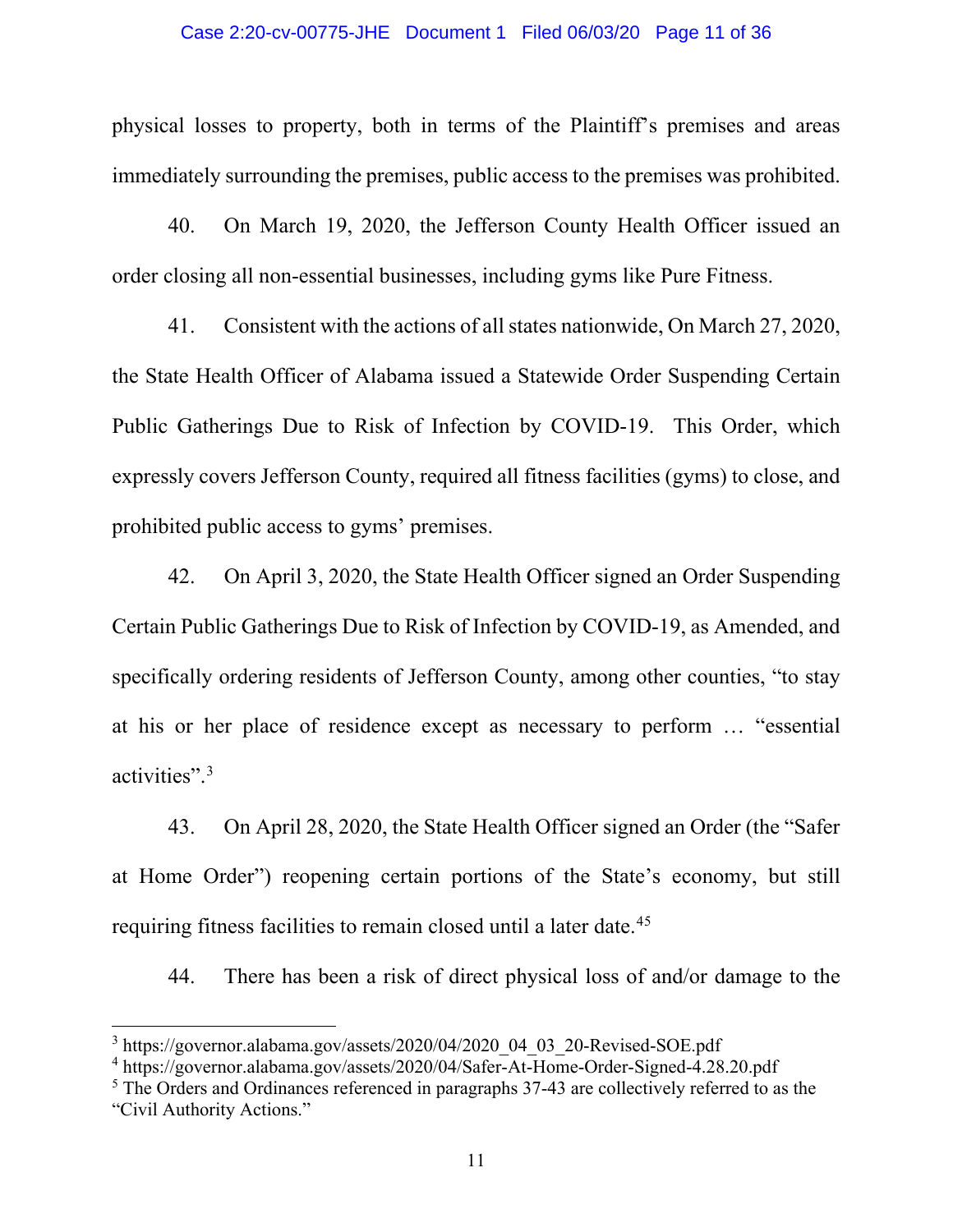#### Case 2:20-cv-00775-JHE Document 1 Filed 06/03/20 Page 12 of 36

premises and property at the premises caused by a fortuitous event covered under the Policy that occurred during the Policy period. Plaintiff's business sustained an actual loss of business income, as access to the premises was specifically prohibited by the Civil Authority Actions. This caused or resulted in direct physical loss of or damage to the property by, *inter alia*, denying or preventing access to the property; the loss of use of tangible physical property within the premises; preventing customers from physically occupying the property, causing the property to be uninhabitable and untenantable by customers and rendering the facility unfit for occupancy; causing the function of the premises to be nearly eliminated or destroyed, and/or causing a decline in use and suspension of business operations on the premises that could result in a diminution of value of the premises. Plaintiff has been unable to operate at all. Plaintiff has also sustained business income losses due to direct physical loss or physical damage at the premises of dependent properties. Plaintiff has also incurred increased sanitizing costs and ongoing payroll obligations.

45. Plaintiff's business has suffered a loss of business income as a result of the suspension of normal business operations as defined in the Policy in terms of a total cessation of business activities on the premises. Such cessation was necessary due to, *inter alia,* the Civil Authority Actions that prohibited public access to the premises for reasons beyond its control. In compliance with the Civil Authority Actions, Plaintiff did not provide any services for almost two months and ceased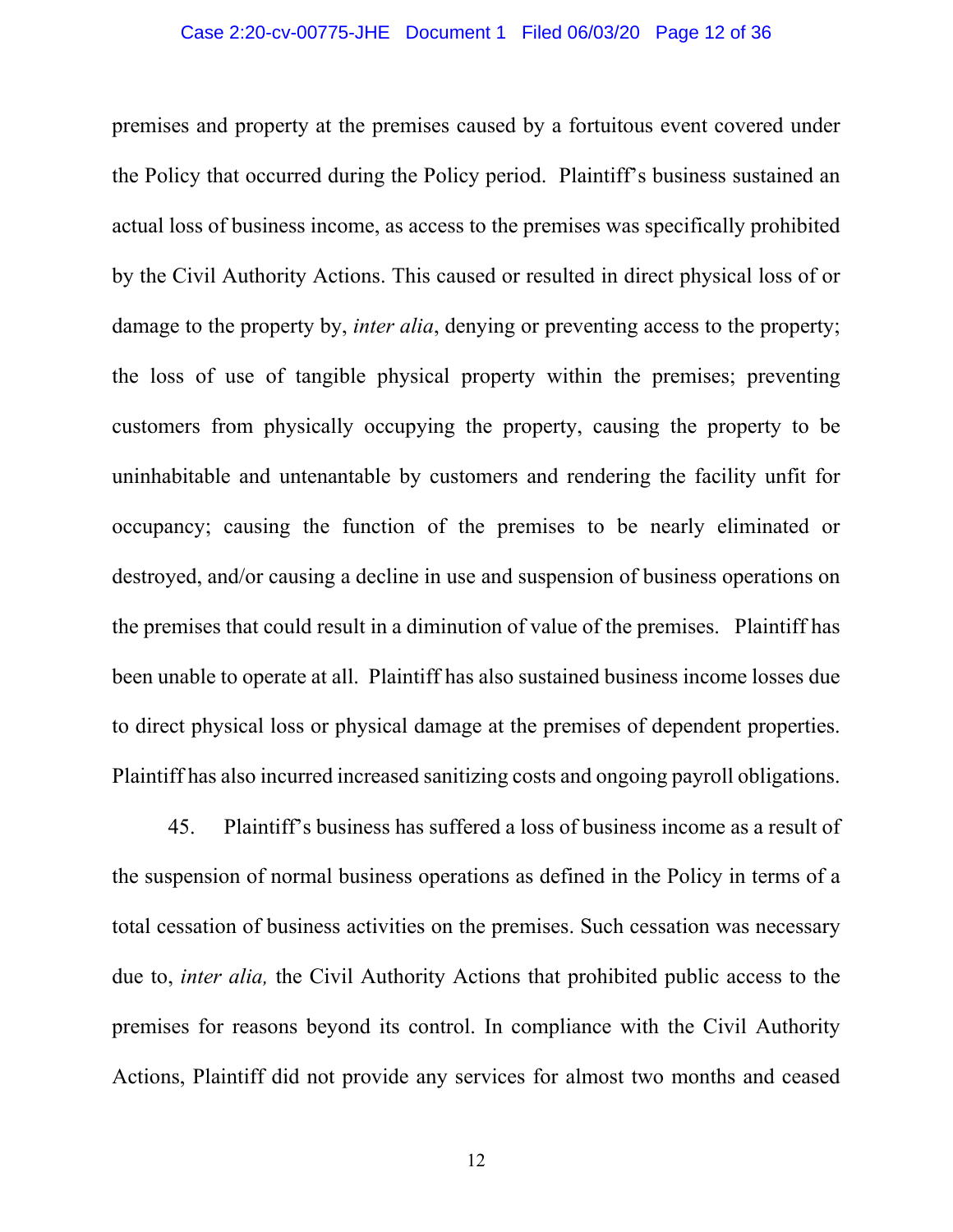#### Case 2:20-cv-00775-JHE Document 1 Filed 06/03/20 Page 13 of 36

operations entirely. During this time, Plaintiff's customers were prohibited from accessing the property premises at all. This suspension of operations was caused by a risk of direct physical loss caused by fortuitous events and resulted in direct physical loss of or damage to the premises as set forth above.

46. Plaintiff was unable to reopen until May 11, 2020, and then was only able to reopen at 25% capacity. Plaintiff has not, at the time of the filing of this action, returned to normal business operations, and it is unlikely Plaintiff will be able to fully restore its operations in the near future to the condition that would have existed if no loss had occurred or no Civil Authority Actions had been taken.

47. Because the Policy is an all-risk policy, and Plaintiff has complied with its contractual obligations, Plaintiff is entitled to payment for these losses and expenses.

48. Accordingly, Plaintiff provided notice of its losses and expenses to Defendants, consistent with the terms and procedures of the Policy.

49. But contrary to the plain language of the Policy and Defendants' corresponding promises and contractual obligations, by letter dated March 26, 2020, which included a form denial, Defendants refused to pay for Plaintiff's covered losses and expenses under the terms of the Policy.

50. This appears to be consistent with the position Defendants have taken nationwide. As stated on The Hartford website, "Most property insurance includes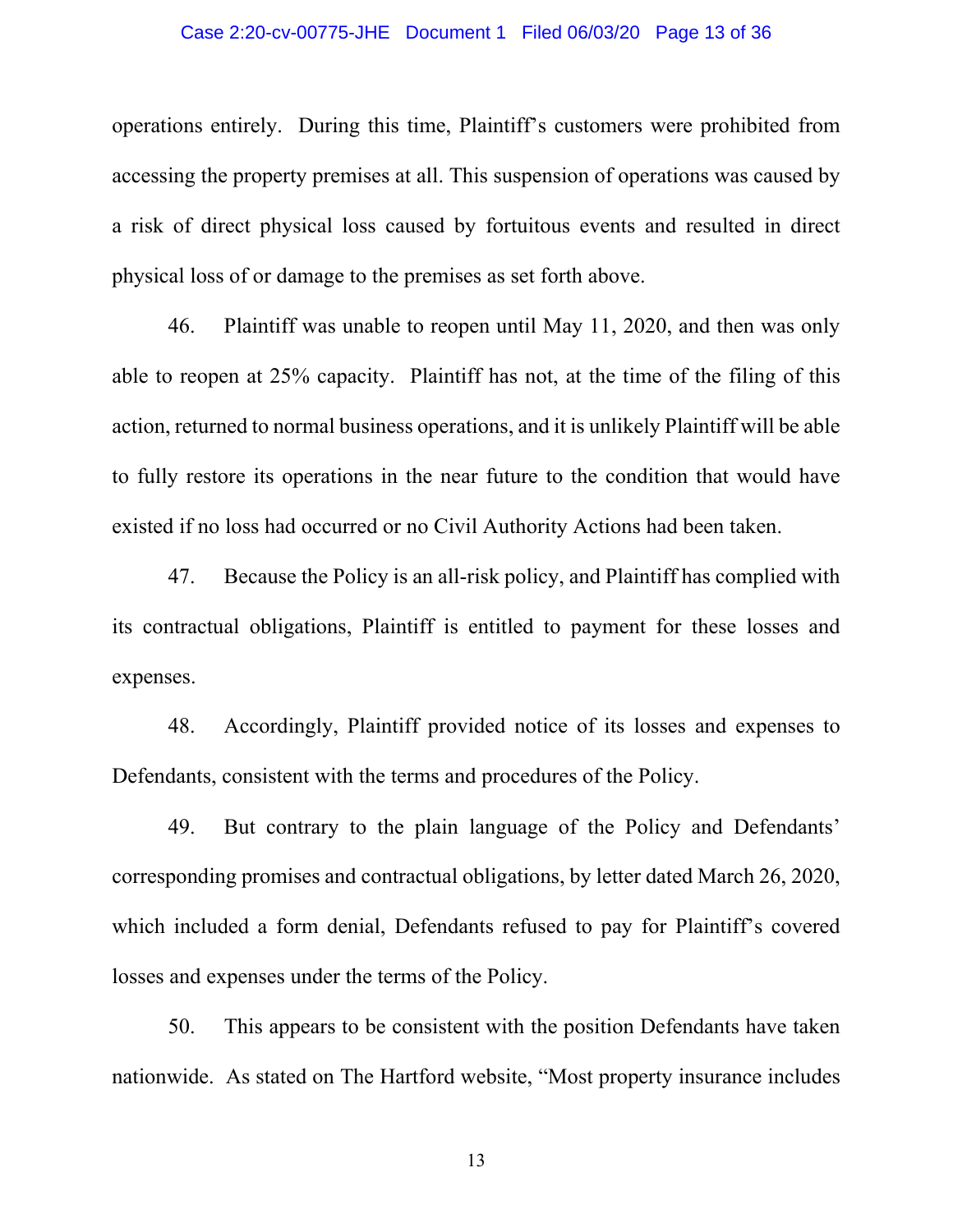#### Case 2:20-cv-00775-JHE Document 1 Filed 06/03/20 Page 14 of 36

business interruption coverage, which often includes civil authority and dependent property coverage. This is generally designed to cover losses that result from direct physical loss or damage to property caused by hurricanes, fires, wind damage or theft and is not designed to apply in the case of a virus." <https://www.thehartford.com/coronavirus/businesses> (emphasis added)<sup>[6](#page-13-0)</sup>.

#### **CLASS ACTION ALLEGATIONS**

51. The class claims all derive directly from a single course of conduct by Defendants: the systematic and uniform refusal to pay insureds for covered losses and the actions taken by civil authorities to suspend business operations.

52. Plaintiff brings this action pursuant to Rules 23(a), 23(b)(1), 23(b)(2), and/or 23(b)(3), as well as 23(c)(4), of the Federal Rules of Civil Procedure, both individually and on behalf of all others similarly situated. This action satisfies the numerosity, commonality, typicality, adequacy, predominance, and superiority requirements of those provisions.

53. Plaintiff seeks to represent a class of persons and entities located in Alabama and such other states as the Court may deem appropriate defined as follows (collectively, the "Class" or "Classes"):

a) All persons and entities with Business Income coverage and/or

<span id="page-13-0"></span><sup>6</sup> Defendants added this self-serving interpretation of their policy language on or about April 11, 2020 after the losses at issue had already begun to take place.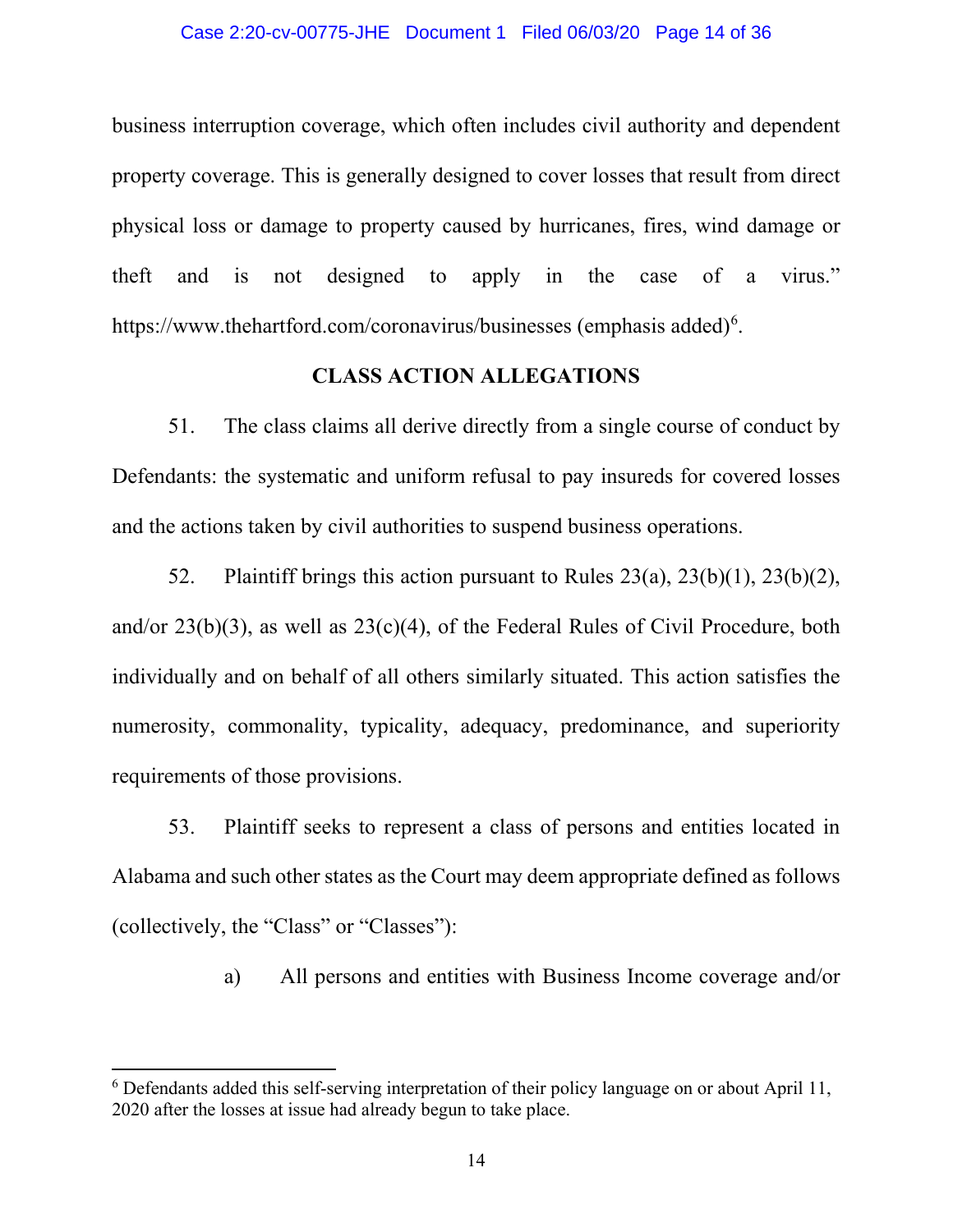Extended Business Income coverage under a property insurance policy issued by Defendants that suffered a suspension of business operations and for which Defendants has either actually denied or stated it will deny a claim for the losses or have otherwise failed to acknowledge, accept as a covered loss, or pay for the covered losses ("the Business Income Coverage Class").

b) All persons and entities with Extra Expense coverage under a property insurance policy issued by Defendants that suffered a suspension of business operations and for which Defendants has either actually denied or stated it will deny a claim for the expenses or has otherwise failed to acknowledge, accept as a covered expense, or pay for the covered expenses ("the Extra Expense Coverage Class").

c) All persons and entities with Civil Authority coverage under a property insurance policy issued by Defendants that suffered an actual loss of Business Income and/or Extra Expense caused by an action of a civil authority that prohibited public access to the premises, and for which Defendants has either actually denied or stated it will deny a claim for the losses or has otherwise failed to acknowledge, accept as a covered loss, or pay for the covered losses ("the Civil Authority Coverage Class").

54. Excluded from each of the proposed Classes are Defendants and any of their members, affiliates, parents, subsidiaries, officers, directors, employees,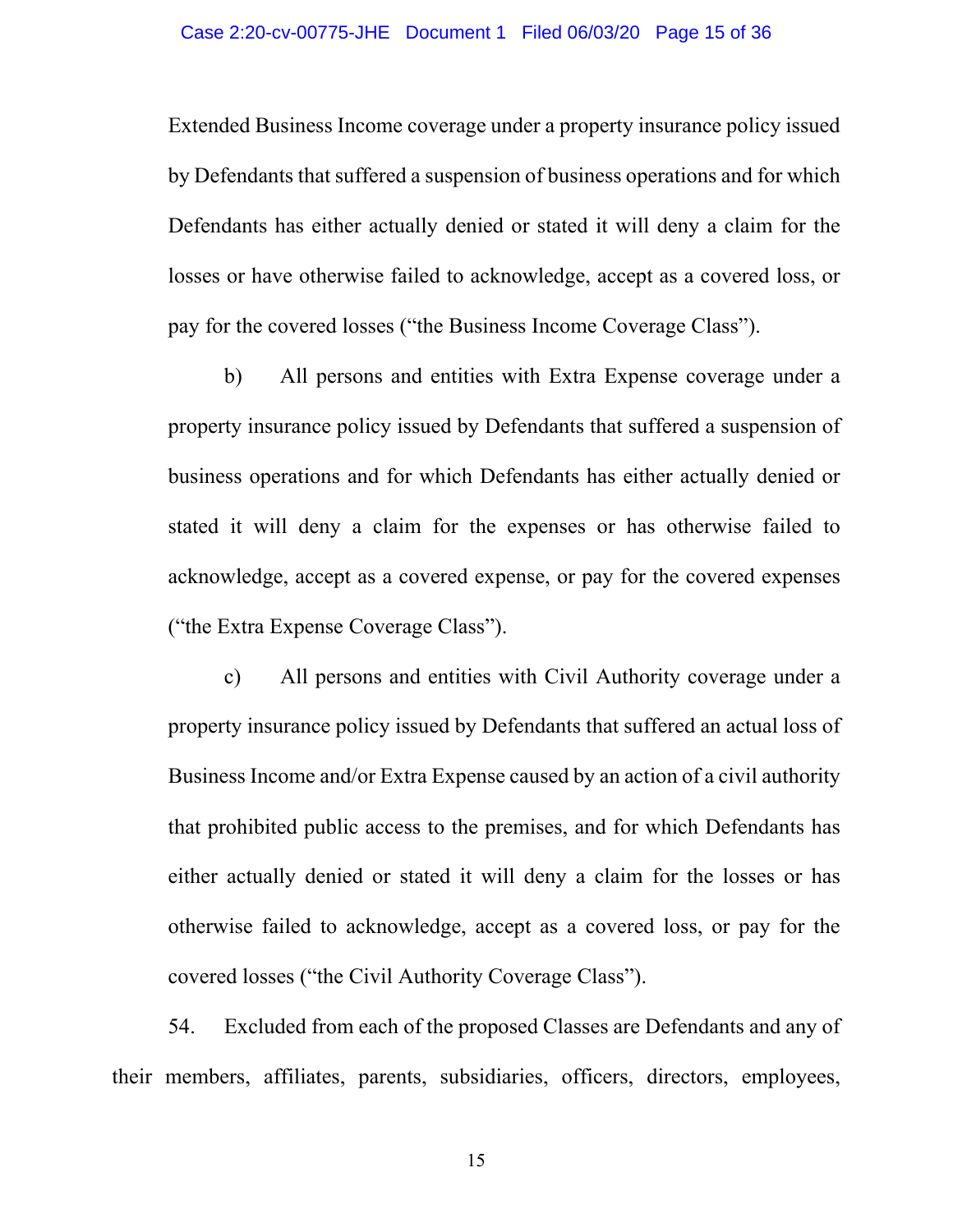### Case 2:20-cv-00775-JHE Document 1 Filed 06/03/20 Page 16 of 36

successors, or assigns; governmental entities; Class Counsel and their employees; and the judicial officers and Court staff assigned to this case and their immediate family members.

55. Plaintiff reserves the right to modify, expand, or amend the definitions of the proposed Classes, as appropriate, during the course of this litigation.

56. This action has been brought and may properly be maintained on behalf of each Class proposed herein under the criteria of Rule 23 of the Federal Rules of Civil Procedure.

# **Numerosity and Ascertainability**

57. This action satisfies the requirements of Fed. R. Civ. P. 23(a)(1). The members of each proposed Class are so numerous that individual joinder of all Class members is impracticable. There are, at a minimum, thousands of members of each proposed Class, and these individuals and entities are spread out across Alabama and the United States.

58. The identity of Class members is ascertainable, as the names and addresses of all Class members can be identified in Defendants' or their agents' books and records. Class members may be notified of the pendency of this action by recognized, Court-approved notice dissemination methods, which may include U.S. mail, electronic mail, internet postings, and/or published notice.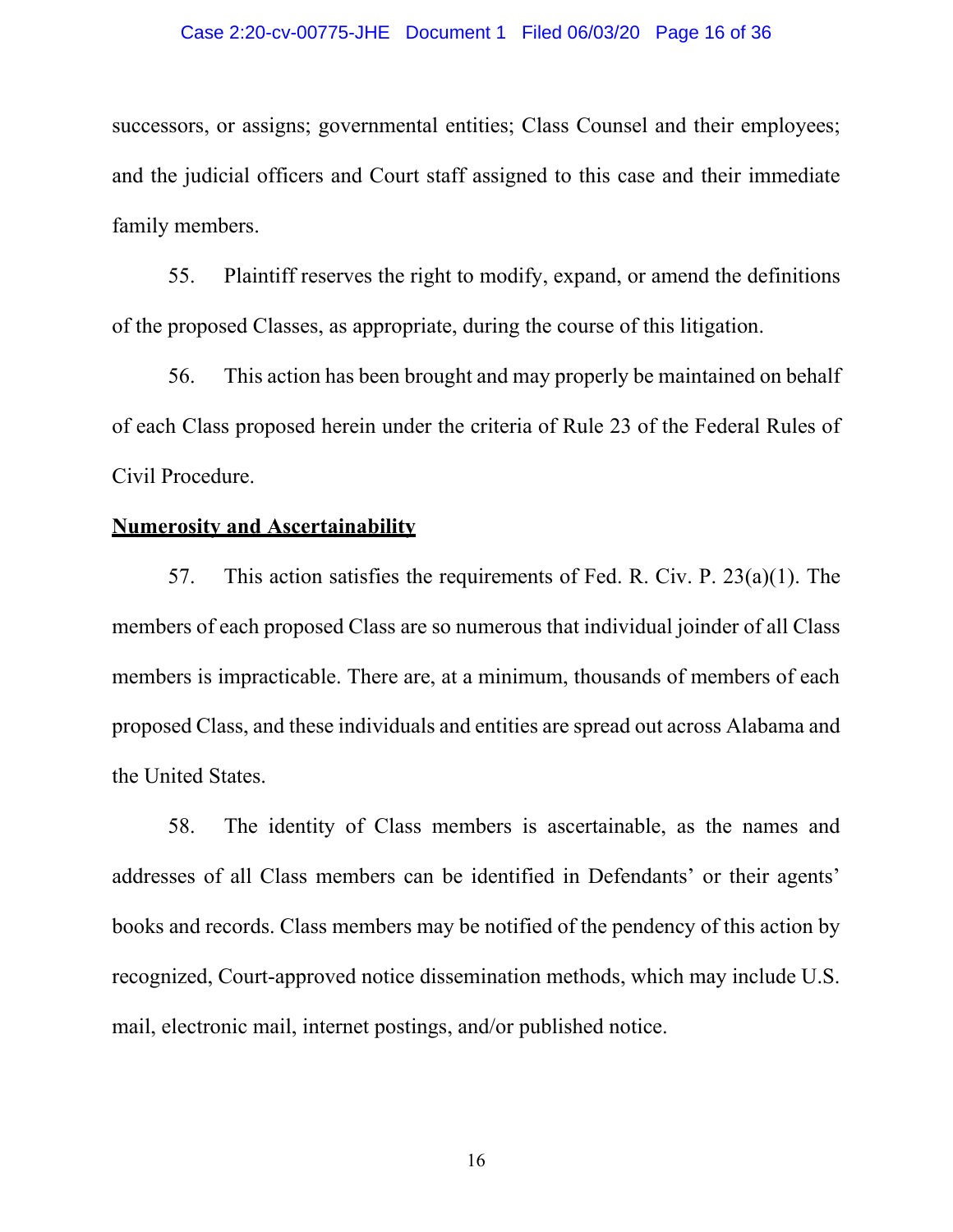### **Predominance of Common Issues**

59. This action satisfies the requirements of Fed. R. Civ. P. 23(a)(2) and 23(b)(3) because this action involves common questions of law and fact that predominate over any questions affecting only individual Class members. Defendants issued all-risk policies to all the members of each proposed Class in exchange for payment of premiums by the Class members. The questions of law and fact affecting all Class members include, without limitation, the following:

a) Whether Plaintiff and the Class members suffered a covered loss under the policies issued by Defendants to members of the Class;

b) Whether Defendants wrongfully denied all claims based on the assertion that any suspension, interruption or slowdown of business they claim as being attributable to COVID-19 is not a covered loss;

c) Whether Defendants' Business Income coverage applies to a suspension of business caused by the presence, risk or threat of COVID-19;

d) Whether Defendants' Extra Expense coverage applies to efforts to avoid or minimize a loss caused by the suspension of business during the outbreak of COVID-19 in the United States;

e) Whether Defendants' Civil Authority coverage applies to a loss of Business Income caused by the orders of local, municipal, city, county, and/or state governmental entities requiring the suspension of business;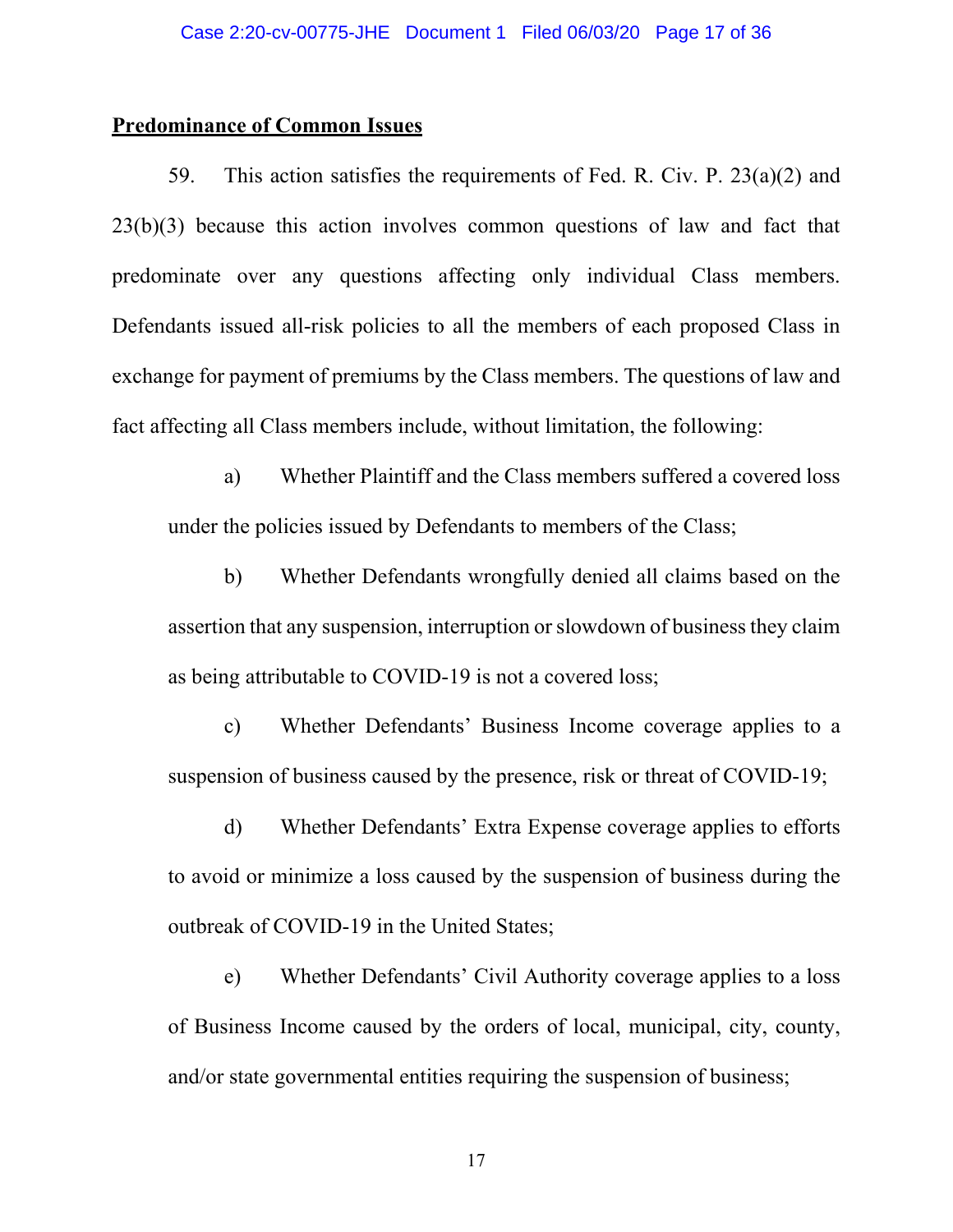f) Whether Defendants have breached its contracts of insurance through a uniform and blanket denial of all claims for business losses where such claims are related to COVID-19 and/or the actions of civil authorities;

g) Whether Plaintiff and the Class members suffered damages as a result of Defendants' actions; and

h) Whether Plaintiff and the Class members are entitled to an award of reasonable attorneys' fees, interest, and costs.

#### **Typicality**

60. This action satisfies the requirements of Fed. R. Civ. P.  $23(a)(3)$ because Plaintiff's claims are typical of the claims of the Class members and arise from the same course of conduct by Defendants. Plaintiff and the other Class members are all similarly affected by Defendants' refusal to pay under their property insurance policies. Plaintiff's claims are based upon the same legal theories as those of the other Class members. Plaintiff and the other Class members sustained damages as a direct and proximate result of the same wrongful practices in which Defendants engaged. The relief Plaintiff seeks is typical of the relief sought for the absent Class members.

### **Adequacy of Representation**

61. This action satisfies the requirements of Fed. R. Civ. P.  $23(a)(4)$ because Plaintiff will fairly and adequately represent and protect the interests of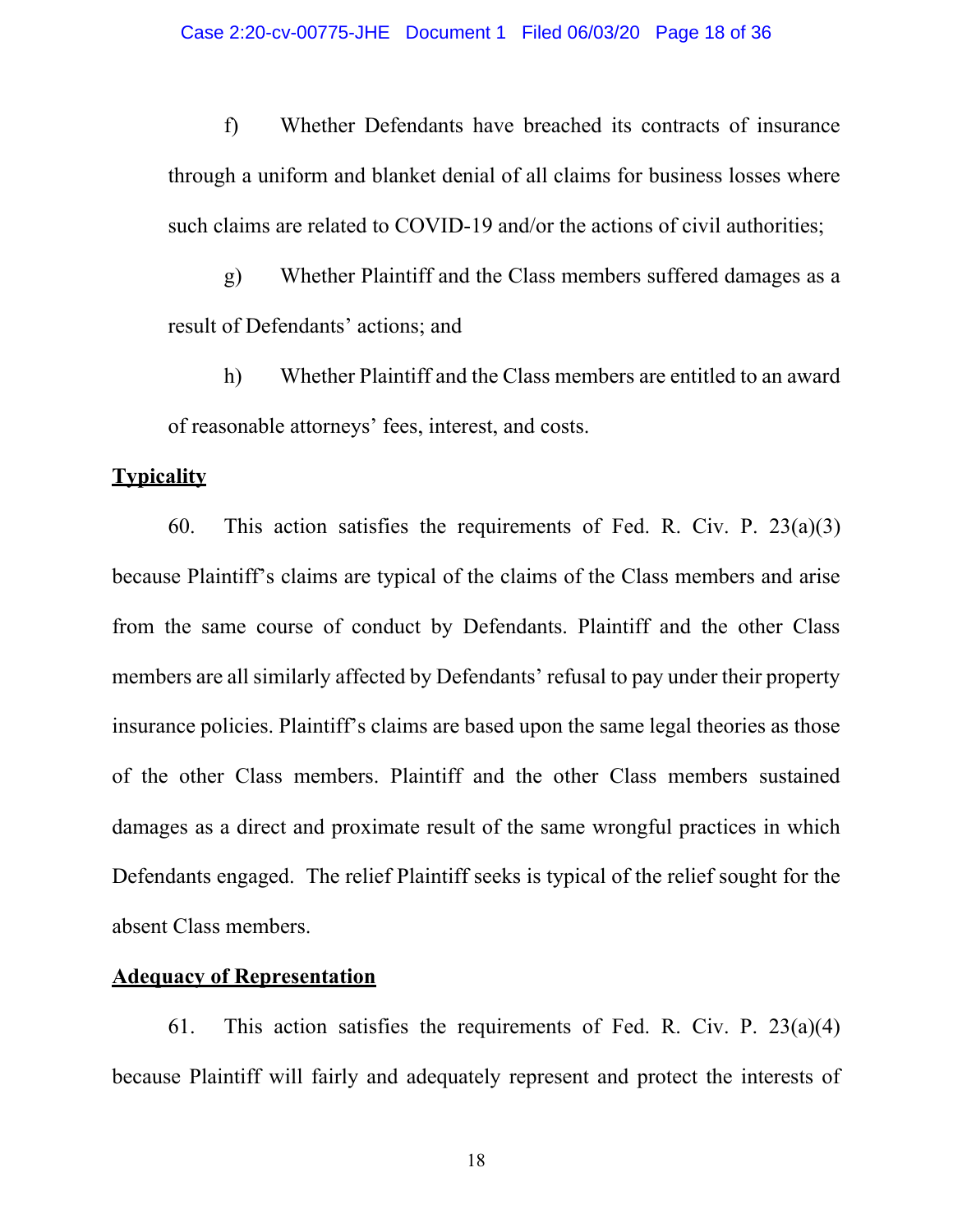#### Case 2:20-cv-00775-JHE Document 1 Filed 06/03/20 Page 19 of 36

Class members. Plaintiff has retained counsel with substantial experience in prosecuting complex class action litigation.

62. Plaintiff and its counsel are committed to vigorously prosecuting this action on behalf of the Class members and have the financial resources to do so. Neither Plaintiff nor its counsel has interests adverse to those of the Class members.

## **Inconsistent or Varying Adjudications and the Risk of Impediments to Other Class Members' Interests**

63. This action satisfies the requirements of Fed. R. Civ. P. 23(b)(1). Plaintiff seeks class-wide adjudication as to the interpretation and scope of Defendants' property insurance policies that use the same language and terms as the Policy. The prosecution of separate actions by individual members of the proposed Classes would create an imminent risk of inconsistent or varying adjudications that would establish incompatible standards of conduct for Defendants.

# **Final Injunctive and/or Corresponding Declaratory Relief with respect to the Class is Appropriate**

64. This action also satisfies the requirements of Fed. R. Civ. P.  $23(b)(2)$ because Defendants acted or refused to act on grounds generally applicable to Plaintiff and the members of the Classes, thereby making appropriate final injunctive and/or corresponding declaratory relief with respect to the Class members. The Class members' claims all derive directly from Defendants' systematic and uniform refusal to pay insureds for any losses suffered that they attribute are due to risk of infection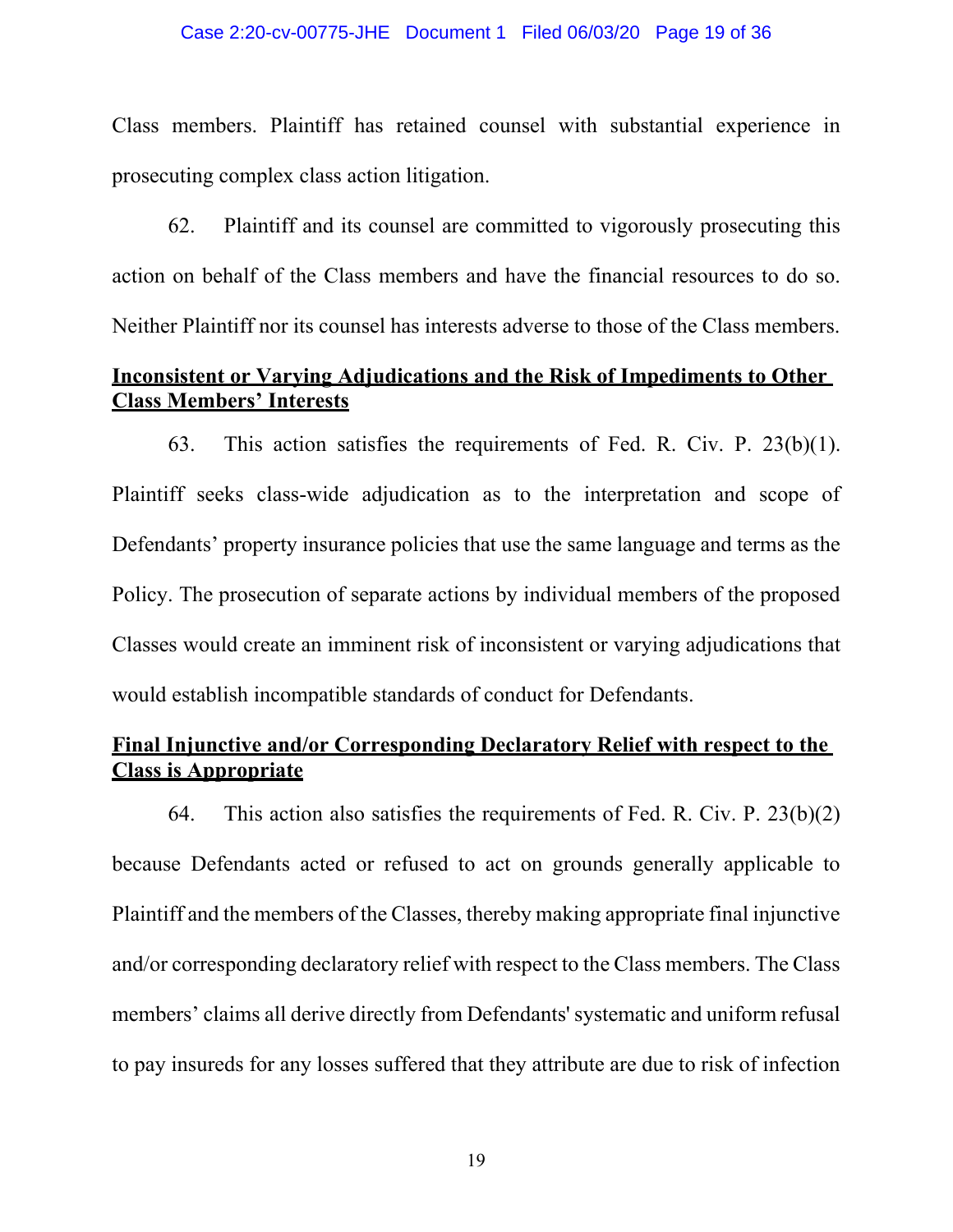#### Case 2:20-cv-00775-JHE Document 1 Filed 06/03/20 Page 20 of 36

of COVID-19 and/or actions of civil authorities to suspend or prohibit access to and occupancy of the business. Defendants' actions or refusal to act are grounded upon the same generally applicable legal theories. Plaintiff and Class members are entitled to a declaration regarding their rights and obligations under such agreements, including whether Defendants are obligated to pay claims under the Policy and similar policies based on the facts and circumstances alleged above and the "all risk" nature of such insurance policies and whether the claims at issue constituted Covered Causes of Loss.

# **Superiority**

65. To the extent applicable to certification of a Class under these circumstances, this action satisfies the requirements of Fed. R. Civ. P. 23(b)(3) because a class action is superior to other available methods for the fair and efficient group-wide adjudication of this controversy. The common questions of law and of fact regarding Defendants' conduct and the interpretation of the common language in their property insurance policies predominate over any questions affecting only individual Class members.

66. Because the damages suffered by certain individual Class members may be relatively small, the expense and burden of individual litigation would make it very difficult for all individual Class members to redress the wrongs done to each of them individually, such that many Class members would have no rational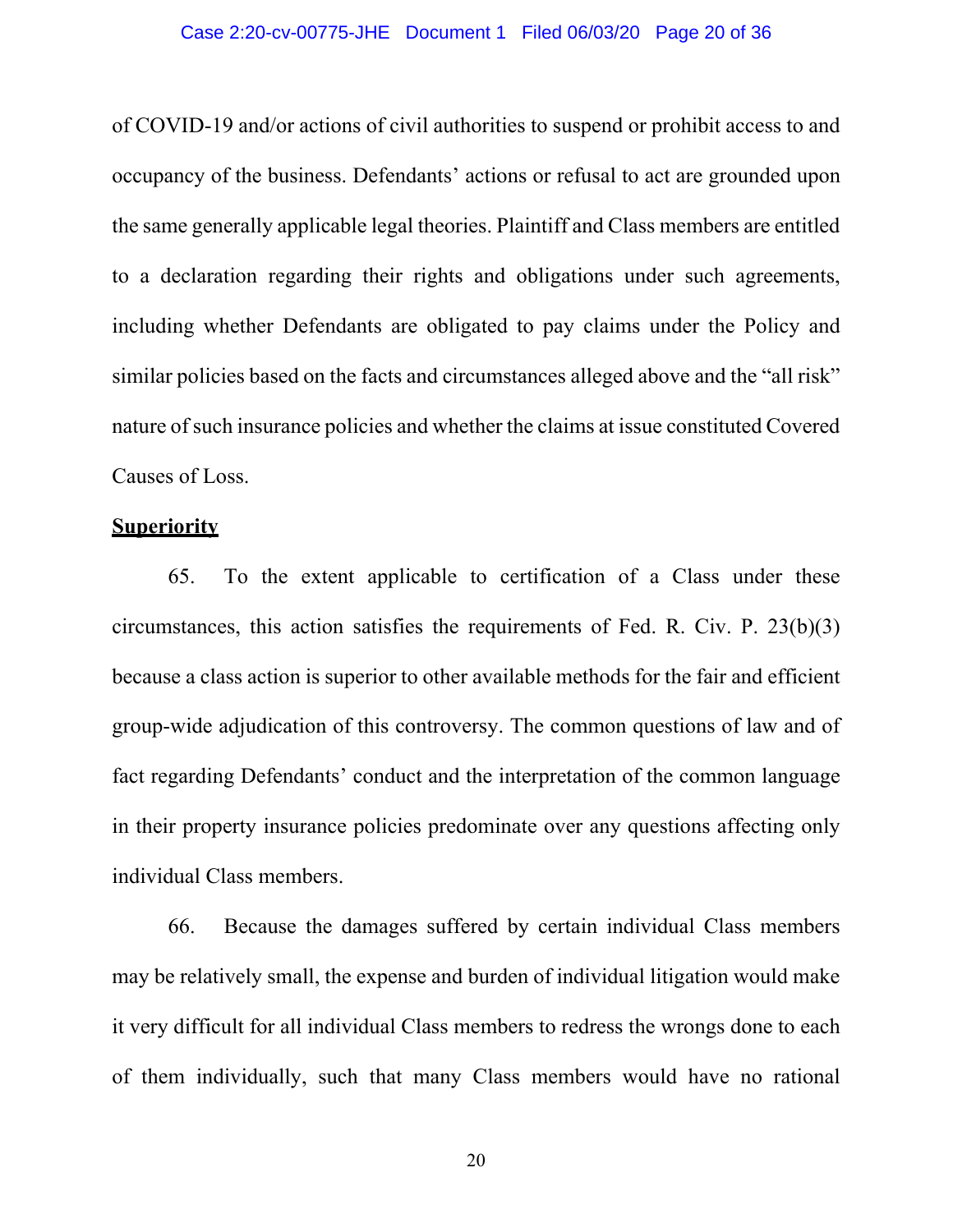#### Case 2:20-cv-00775-JHE Document 1 Filed 06/03/20 Page 21 of 36

economic interest in individually controlling the prosecution of specific actions, and the burden imposed on the judicial system by individual litigation by even a small fraction of the Classes would be enormous, making class adjudication the superior alternative under Fed. R. Civ. P. 23(b)(3)(A).

67. The conduct of this action as a class action presents far fewer management difficulties, far better conserves judicial resources and the parties' resources, and far more effectively protects the rights of each Class member than would piecemeal litigation. Compared to the expense, burdens, inconsistencies, economic infeasibility, and inefficiencies of individualized litigation, the challenges of managing this action as a class action are substantially outweighed by the benefits to the legitimate interests of the parties, the Court, and the public of class treatment in this Court, making class adjudication superior to other alternatives under Fed. R. Civ. P.  $23(b)(3)(D)$ .

68. Particularly as to the interpretation of the scope of the provisions of the Policy set forth above, certification of the Classes may also be appropriate under Fed. R. Civ. P. 23(c)(4), which provides that "when appropriate, an action may be brought or maintained as a class action with respect to particular issues."

69. Plaintiff is not aware of any obstacles likely to be encountered in the management of this action that would preclude its maintenance as a class action. Rule 23 provides the Court with authority and flexibility to maximize the efficiencies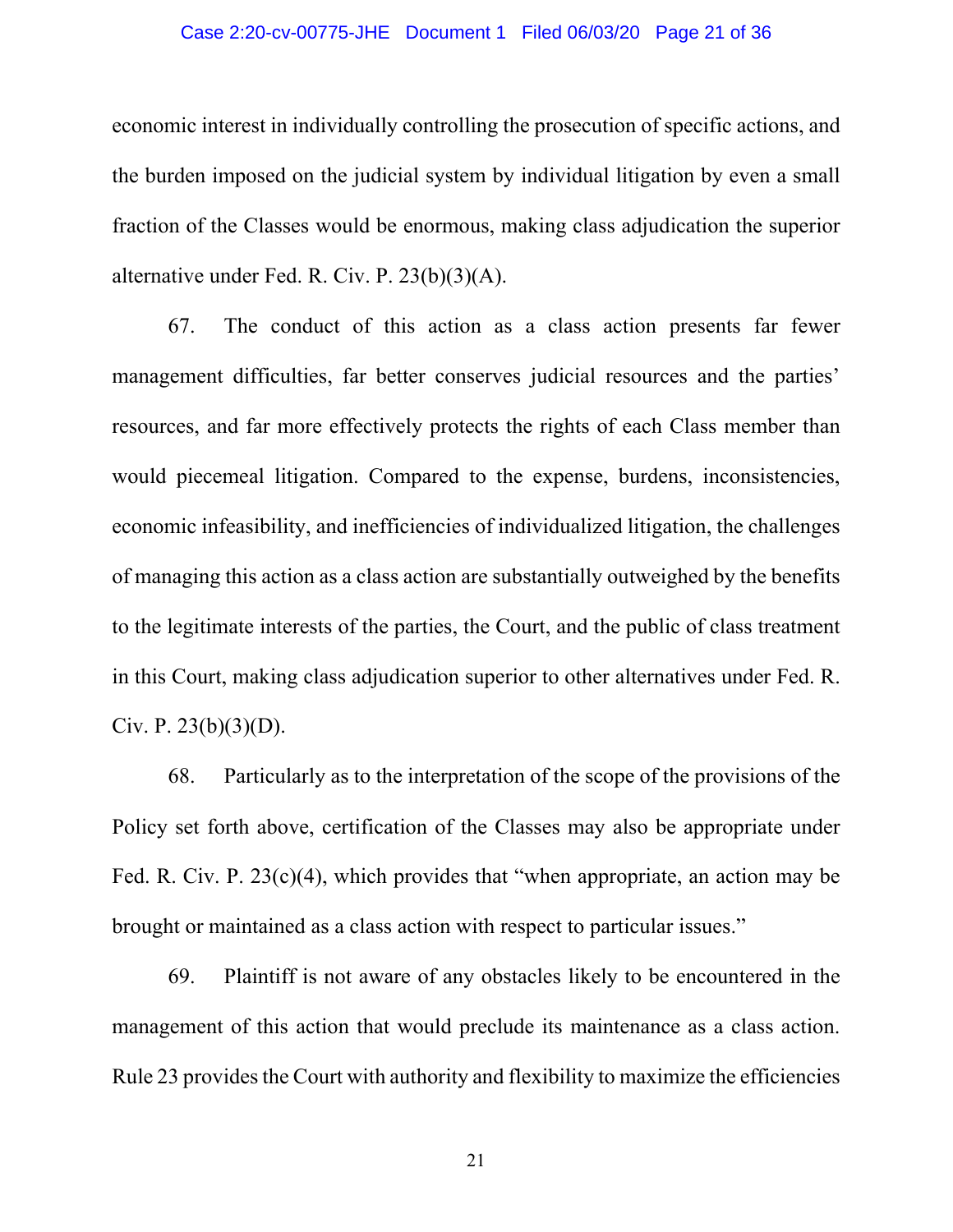#### Case 2:20-cv-00775-JHE Document 1 Filed 06/03/20 Page 22 of 36

and benefits of the class mechanism and reduce management challenges. The Court may, on motion of Plaintiff or on its own determination, certify nationwide, statewide and/or multistate classes for claims sharing common legal questions; utilize the provisions of Rule 23(c)(4) to certify any particular claims, issues, or common questions of fact or law for class-wide adjudication; certify and adjudicate bellwether class claims; and/or utilize Rule 23(c)(5) to divide any portion of the Classes into subclasses that are each treated as a class.

### **CAUSES OF ACTION**

## **COUNT I: DECLARATORY JUDGMENT**

#### **(On behalf of the Business Income Coverage Class)**

70. Plaintiff incorporates by reference and realleges each and every allegation contained above, as though fully set forth herein.

71. Plaintiff brings this Count both individually and on behalf of the other members of the Business Income Coverage Class.

72. Under 28 U.S.C. §§ 2201 and 2202, this Court has jurisdiction to declare the rights and other legal relations of the parties in dispute.

73. Plaintiff's Policy, as well as the policies of other Business Income Coverage Class members, are insurance contracts under which Defendants were paid premiums in exchange for promises to pay Class members' losses for claims covered by the Policy and the policies of other Business Income Coverage Class members.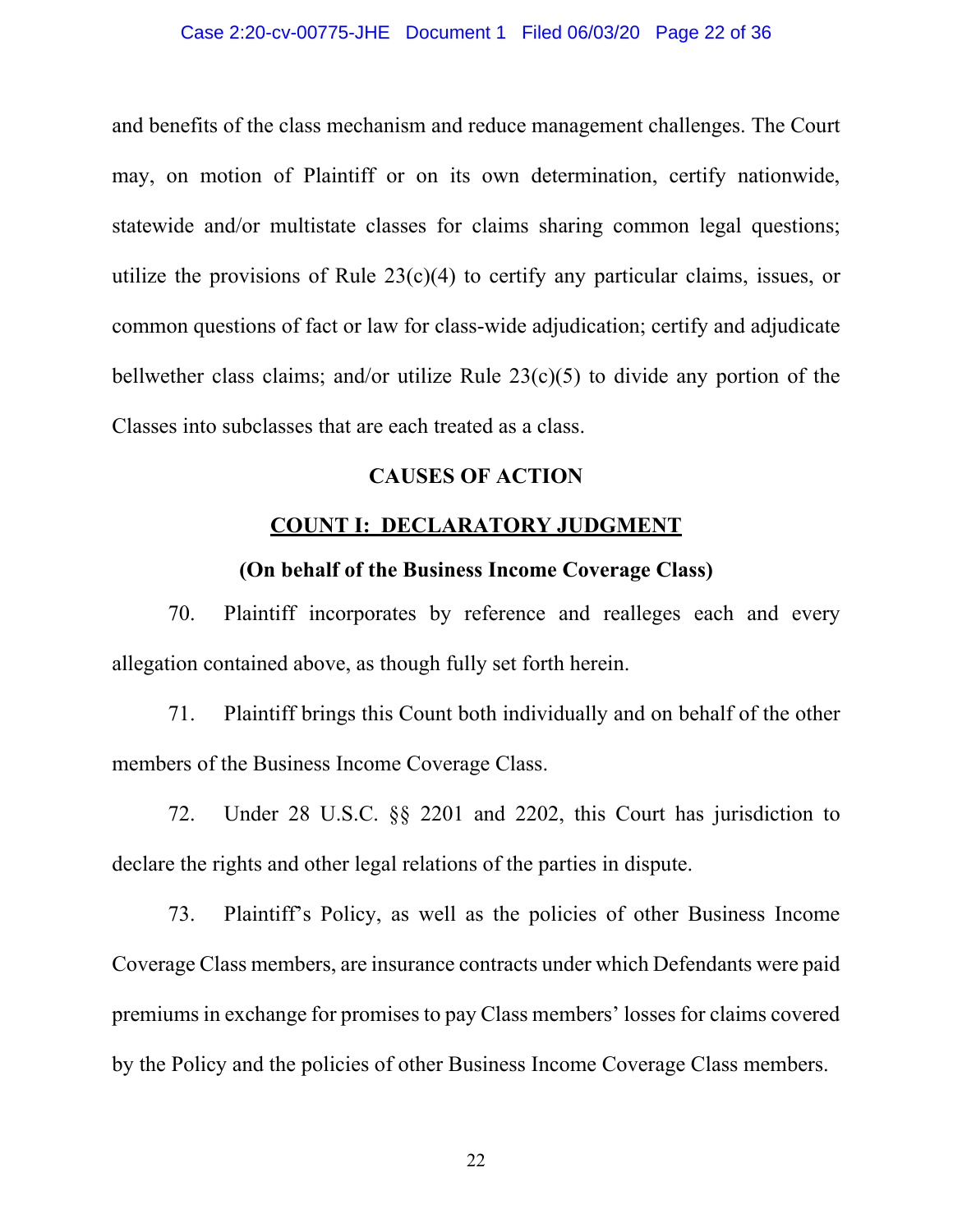### Case 2:20-cv-00775-JHE Document 1 Filed 06/03/20 Page 23 of 36

74. In the Policy, Defendants promised to pay for losses of business income sustained as a result of perils not excluded under the Policy. Specifically, Defendants promised to pay for losses of business income sustained as a result of a suspension of business operations during the period of restoration.

75. Plaintiff and Business Income Coverage Class members suffered direct physical loss of and/or damage to Plaintiff's insured premises and other Class members' insured premises, resulting in interruptions or suspensions of business operations at the premises. These suspensions and interruptions have caused Plaintiff and Business Income Coverage Class members to suffer losses of business income.

76. These suspensions and interruptions, and the resulting losses, triggered business income coverage under the Policy and other Business Income Coverage Class members' policies.

77. Plaintiff and the other Class members have complied with all applicable provisions of their respective policies, including payment of premiums.

78. Defendants dispute that the Policy and other Business Income Coverage Class members' policies provide coverage for these losses.

79. Plaintiff seeks a Declaratory Judgment that its Policy and other Business Income Coverage Class members' policies provide coverage for the losses of business income attributable to the facts set forth above.

80. An actual case or controversy exists regarding Plaintiff's and other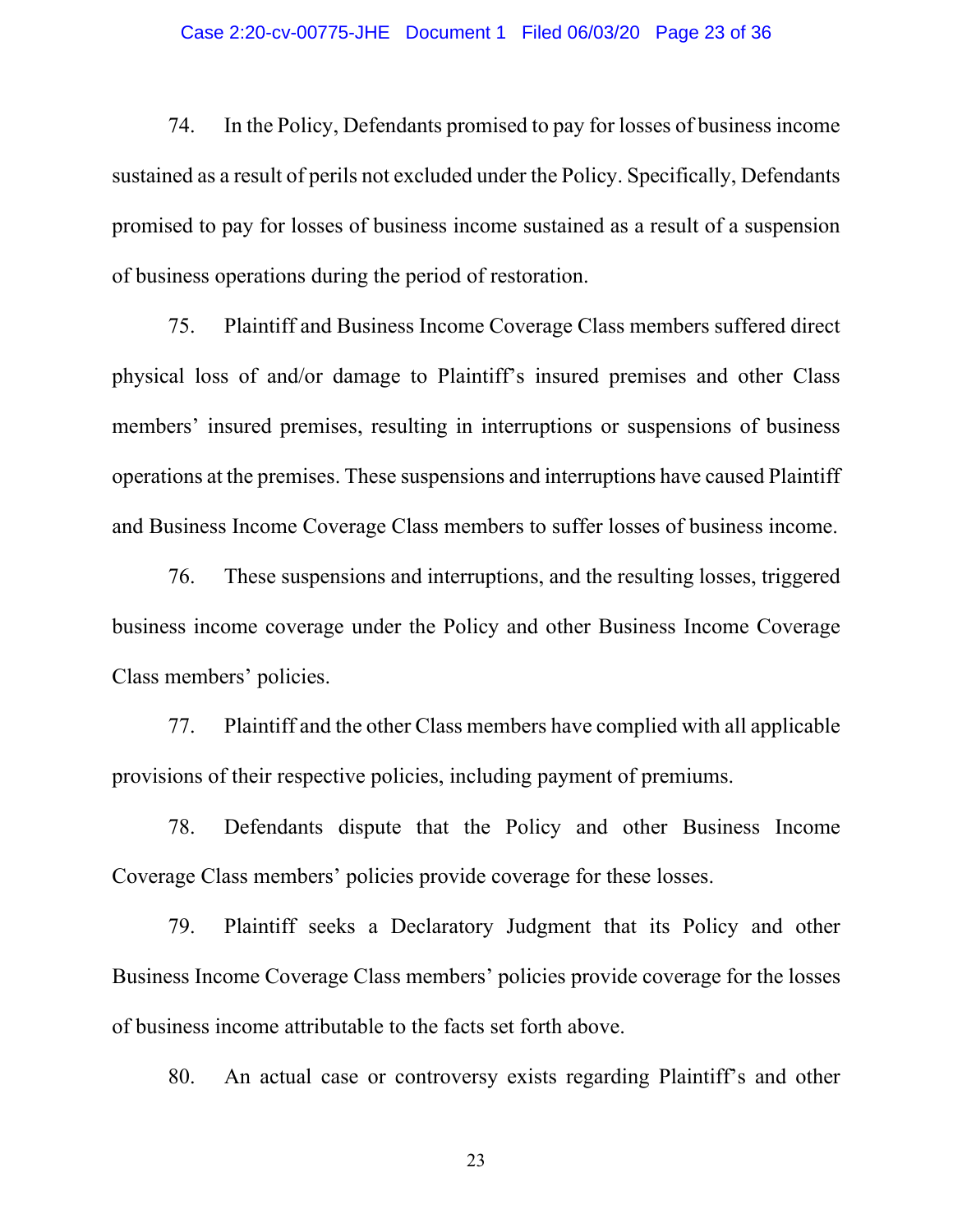Business Income Coverage Class members' rights and Defendants' obligations to reimburse Plaintiff and other Business Income Coverage Class members for the full amount of these losses. Accordingly, the Declaratory Judgment sought is justiciable.

WHEREFORE, Plaintiff requests that this Court enter a Declaratory Judgment declaring that the Policy and other Business Income Coverage Class members' policies provide coverage for Class members' losses of business income.

## **COUNT II: BREACH OF CONTRACT**

#### **(On behalf of the Business Income Coverage Class)**

81. Plaintiff incorporates by reference and realleges each and every allegation contained above, as though fully set forth herein.

82. Plaintiff brings this Count both individually and on behalf of the other members of the Business Income Coverage Class.

83. Plaintiff's Policy, as well as the policies of other Business Income Coverage Class members, are insurance contracts under which Defendants were paid premiums in exchange for promises to pay Class members' losses for claims covered by the Policy.

84. In the Policy, Defendants promised to pay for losses of business income incurred as a result of perils not excluded under the Policy. Specifically, Defendants promised to pay for losses of business income sustained as a result of a suspension of business operations during the period of restoration.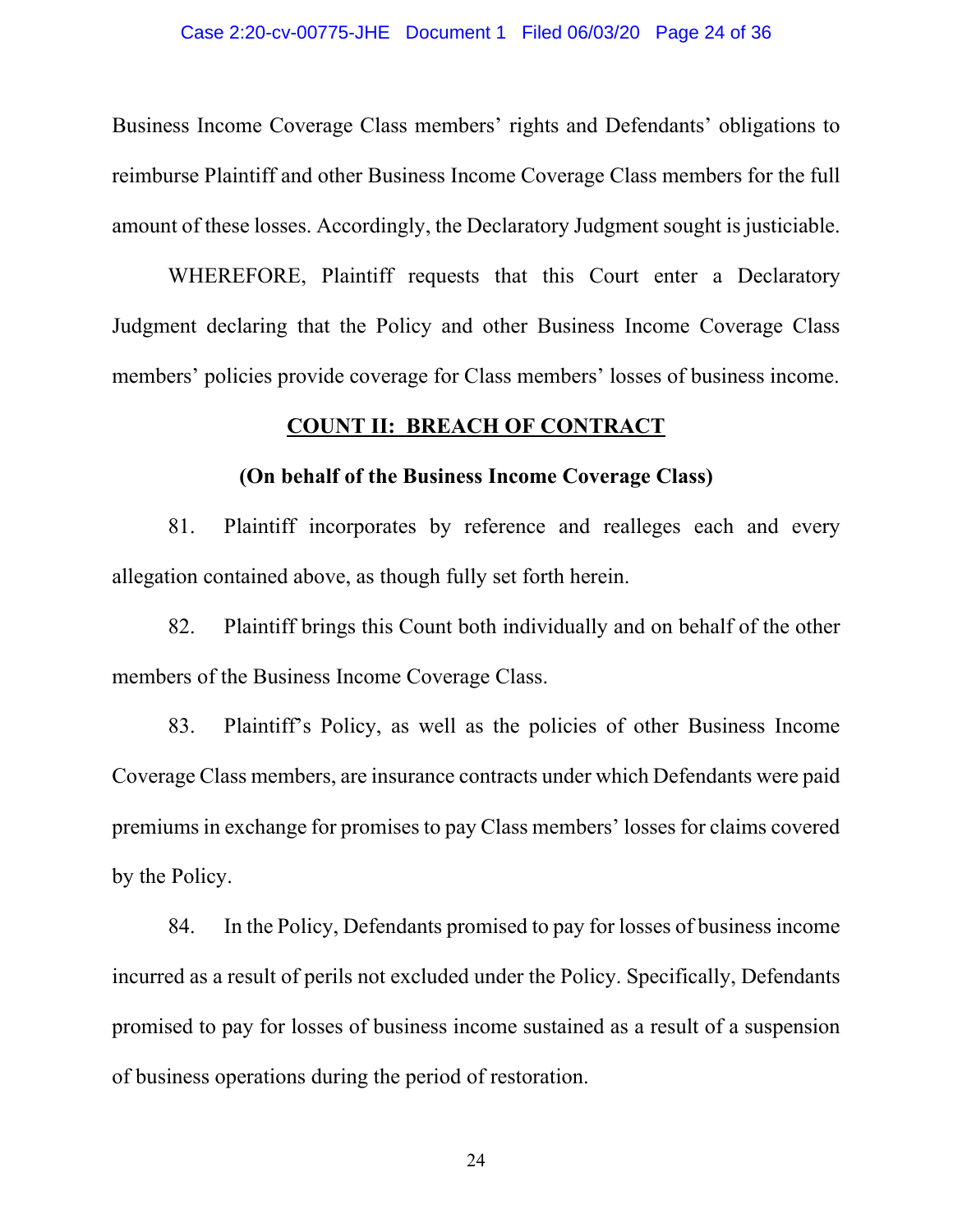#### Case 2:20-cv-00775-JHE Document 1 Filed 06/03/20 Page 25 of 36

85. Plaintiff and Business Income Coverage Class members have suffered a direct physical loss of and/or damage to Plaintiff's insured premises and other Business Income Coverage Class members' insured premises as a result of interruptions or suspensions of business operations at these premises. These interruptions and suspensions have caused Business Income Coverage Class members to suffer losses of business income.

86. These losses triggered business income coverage under both the Policy and other Business Income Coverage Class members' policies.

87. Plaintiff and the other Business Income Coverage Class members have complied with all applicable provisions of their respective policies, including payment of premiums.

88. Defendants have denied coverage and refused performance under the Policy and other Class members' policies by denying coverage for these losses and expenses. Accordingly, Defendants are in breach of the Policy and other Business Income Coverage Class members' policies.

89. As a result of Defendants' breaches of the Policy and other Business Income Coverage Class members' policies, Plaintiff and other Business Income Coverage Class members have suffered actual and substantial damages for which Defendants are liable.

WHEREFORE, Plaintiff, both individually and on behalf of other Business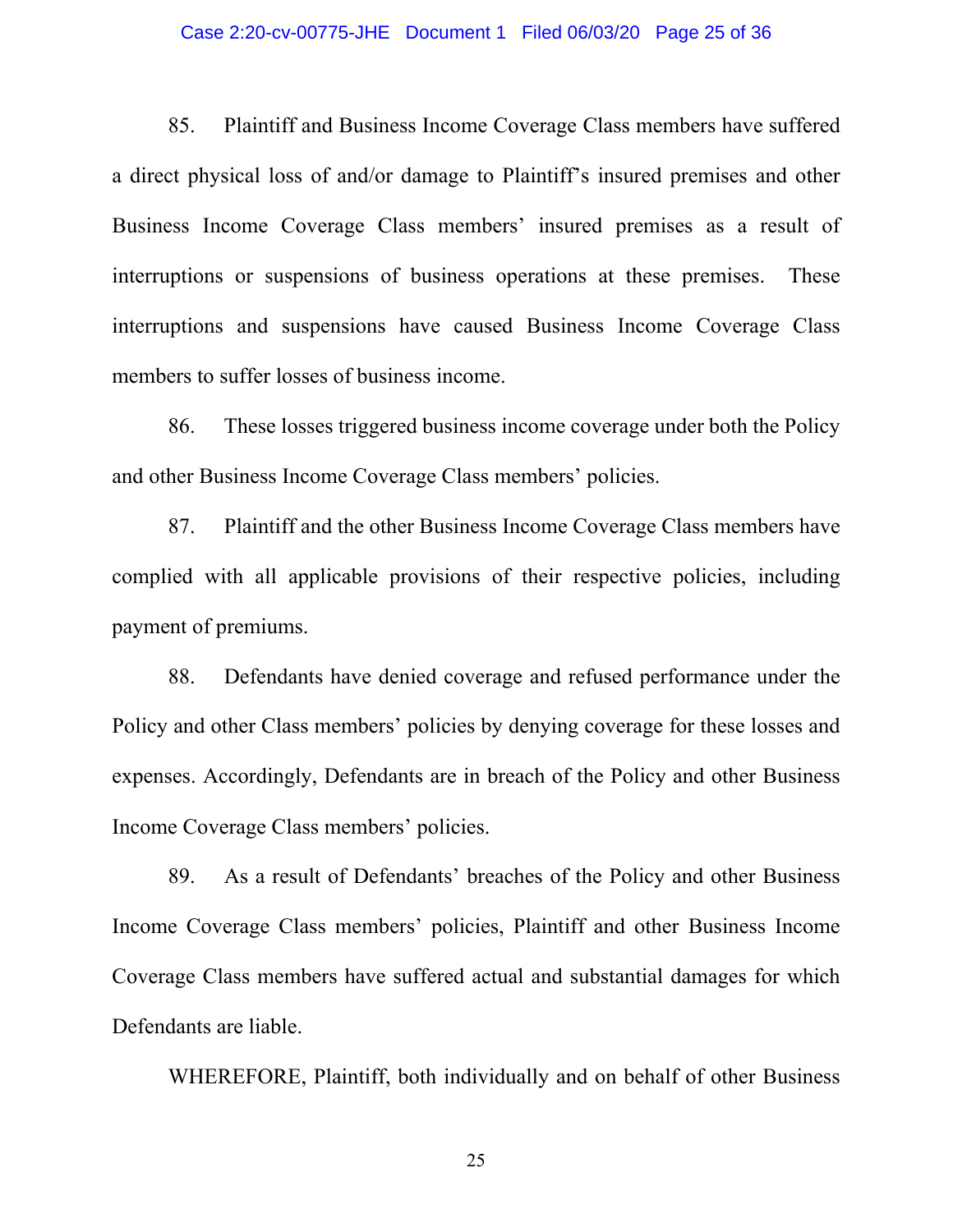Income Coverage Class members, seeks compensatory damages resulting from Defendants' breaches of the Policy and other Class Members' policies and seek all other relief deemed appropriate by this Court.

# **COUNT III: DECLARATORY JUDGMENT**

# **(On behalf of the Extra Expense Coverage Class)**

90. Plaintiff incorporates by reference and realleges each and every allegation contained above, as though fully set forth herein, as applicable to this Class.

91. Plaintiff brings this Count both individually and on behalf of the other members of the Extra Expense Coverage Class.

92. Under 28 U.S.C. §§ 2201 and 2202, this Court has jurisdiction to declare the rights and other legal relations of the parties in dispute.

93. Plaintiff's Policy, as well as the policies of other Extra Expense Coverage Class members, are insurance contracts under which Defendants were paid premiums in exchange for promises to pay Extra Expense Coverage Class members' losses for claims covered by the Policy and the policies of other Expense Coverage Class members.

94. Specifically, Defendants promised to pay for Extra Expenses incurred by Plaintiff and other Extra Expense Coverage Class members during the period of restoration that the insureds would not have incurred if there had been no loss or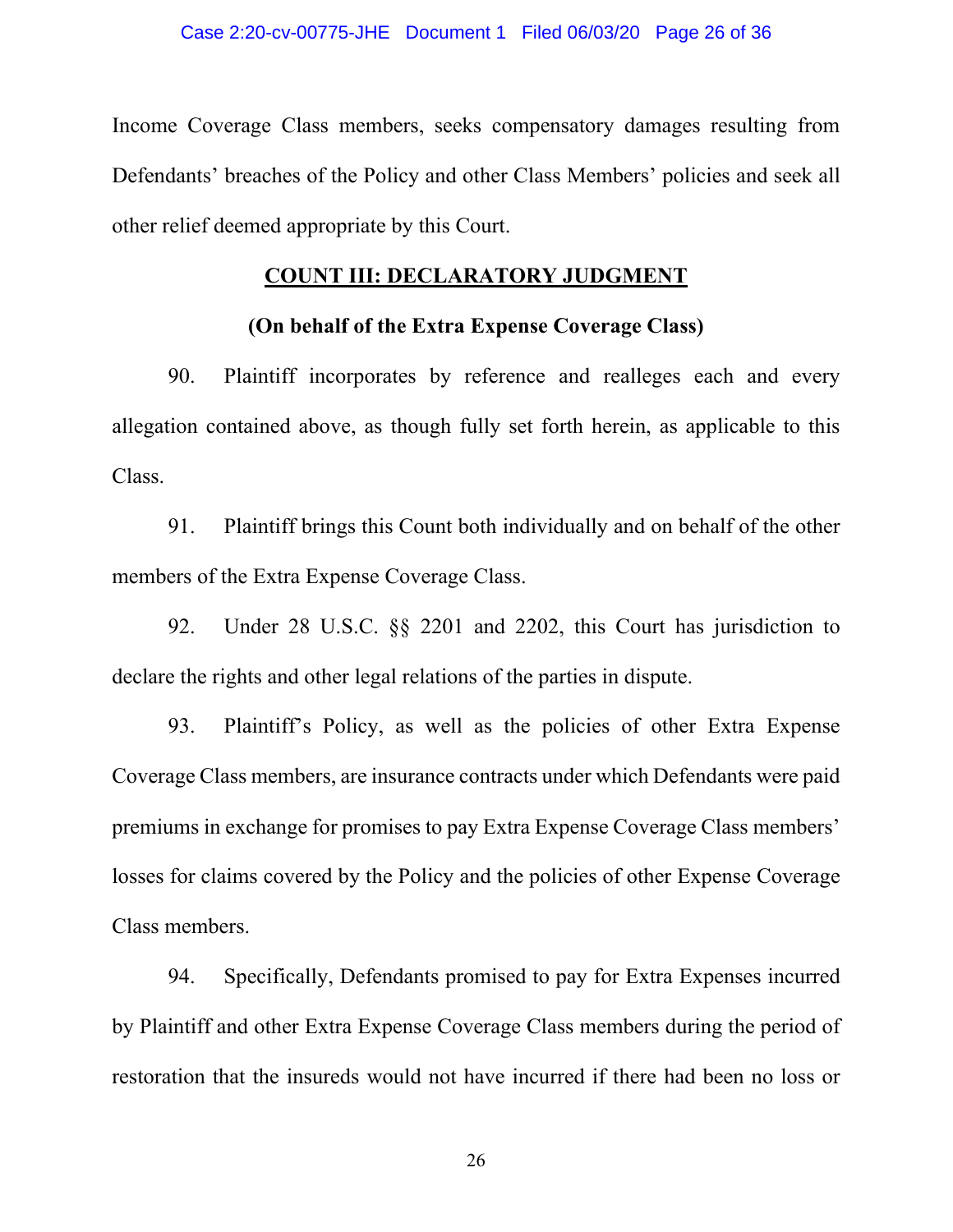### Case 2:20-cv-00775-JHE Document 1 Filed 06/03/20 Page 27 of 36

damage to the insured premises. These Extra Expenses include expenses to avoid or minimize the suspension of business, continue operations, and/or to repair or replace property.

95. Plaintiff and Extra Expense Coverage Class members suffered direct physical loss of and/or damage to Plaintiff's business and other Extra Expense Coverage Class members' insured premises, resulting in suspensions or interruptions of business operations at these premises. As a result, Plaintiff and other Extra Expense Coverage Class members have incurred Extra Expenses, as defined in the Policy and other Extra Expense Coverage Class members' policies.

96. These Expenses triggered Extra Expense coverage under the Policy and other Extra Expense Coverage Class members' policies.

97. Plaintiff and the other Extra Expense Coverage Class members have complied with all applicable provisions of their respective policies, including payment of premiums.

98. Defendants dispute that the Policy and other Extra Expense Coverage Class members' policies provide coverage for these Extra Expenses.

99. Plaintiff, both individually and on behalf of the other members of the Extra Expense Coverage Class, seeks a Declaratory Judgment that its Policy, and the policies of other members of the Extra Expense Coverage Class, provide coverage for these Extra Expenses.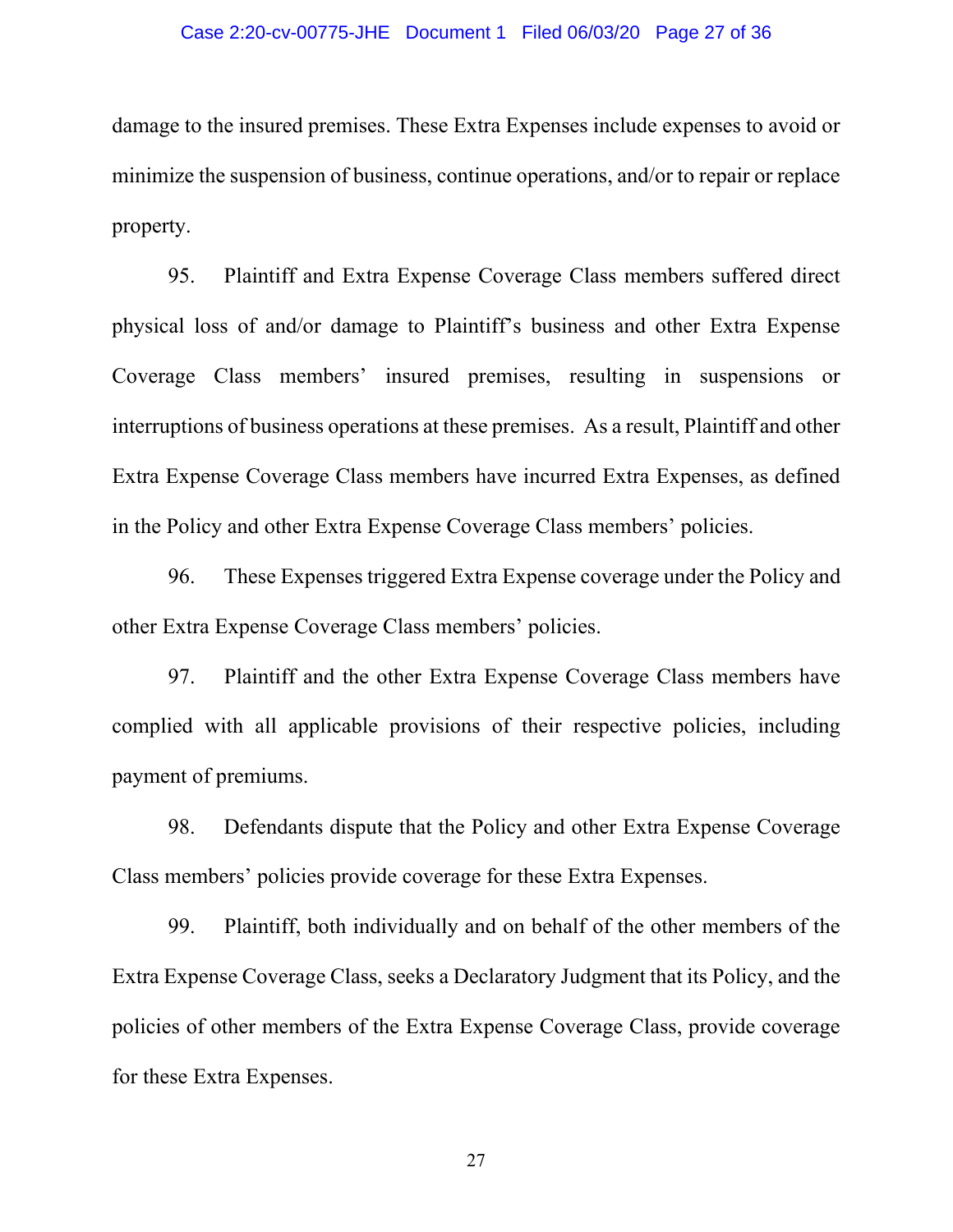100. An actual case or controversy exists regarding Extra Expense Coverage Class members' rights and Defendants' obligations under Extra Expense Coverage Class members' policies to reimburse Class members for these Extra Expenses. Accordingly, the Declaratory Judgment sought is justiciable.

WHEREFORE, Plaintiff requests that this Court enter a Declaratory Judgment declaring that the Policy and other Extra Expense Coverage Class members' policies provide coverage for Class members' Extra Expenses.

#### **COUNT IV: BREACH OF CONTRACT**

## **(On behalf of the Extra Expense Coverage Class)**

101. Plaintiff incorporates by reference and realleges each and every allegation contained above, as though fully set forth herein, as applicable to this Class.

102. Plaintiff brings this Count individually and on behalf of the other members of the Extra Expense Coverage Class.

103. Plaintiff's Policy, as well as the policies of other Extra Expense Coverage Class members, are insurance contracts under which Defendants were paid premiums in exchange for promises to pay Extra Expense Coverage Class members' losses for claims covered by the Policy.

104. Specifically, Defendants promised to pay for Extra Expenses incurred by Plaintiff and other Extra Expense Coverage Class members during the period of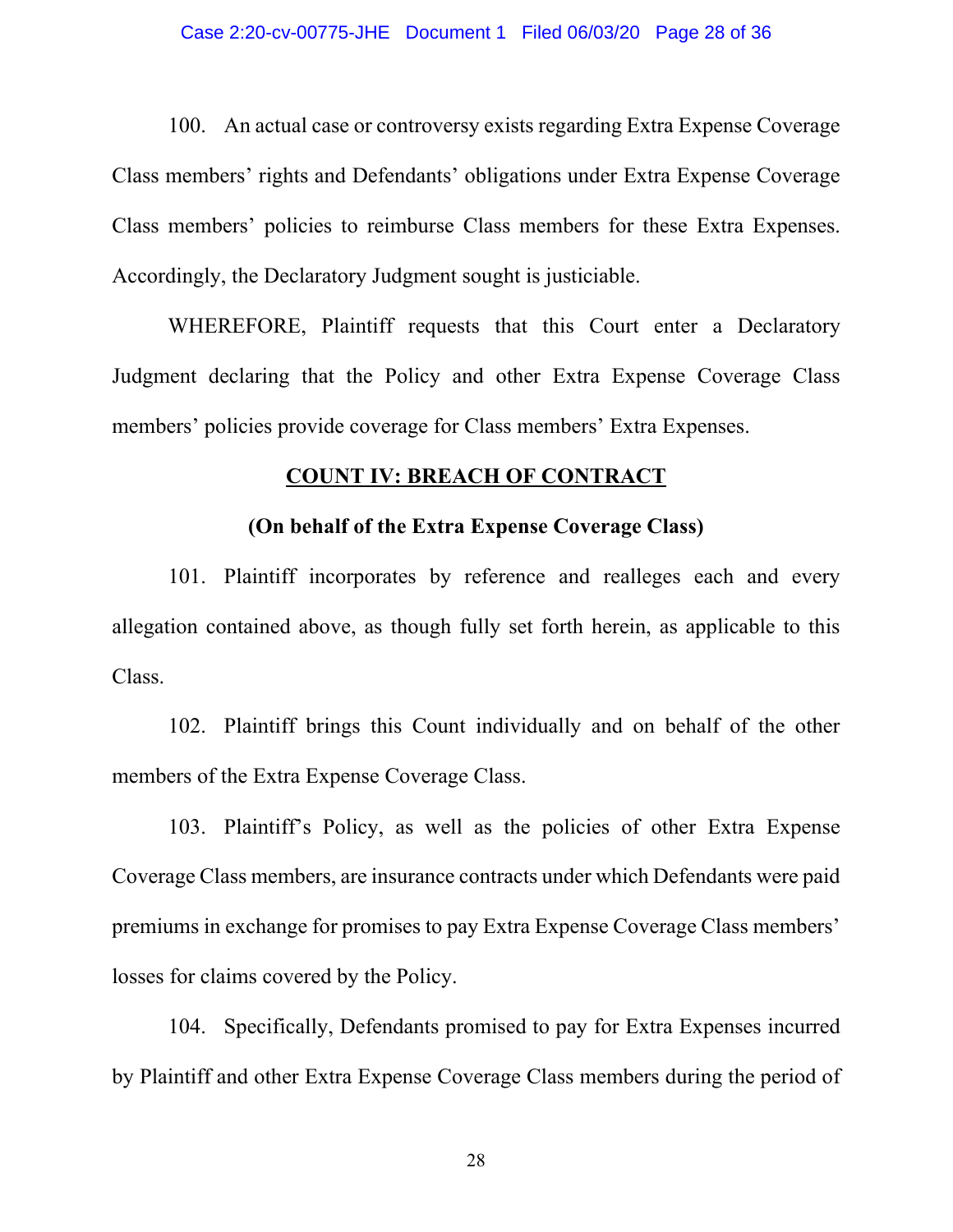### Case 2:20-cv-00775-JHE Document 1 Filed 06/03/20 Page 29 of 36

restoration that the insureds would not have incurred if there had been no loss or damage to the insured premises. These Extra Expenses include expenses to avoid or minimize the suspension of business, continue operations, and/or to repair or replace property.

105. Plaintiff and Extra Expense Coverage Class members suffered direct physical loss of and/or damage to the Plaintiff's business and other Extra Expense Coverage Class members' insured premises, resulting in suspensions and interruptions of business operations at these premises. These suspensions and interruptions have caused Extra Expense Coverage Class members to incur Extra Expenses.

106. These Expenses triggered Extra Expense coverage under the Policy and other Extra Expense Coverage Class members' policies.

107. Plaintiff and the other Extra Expense Coverage Class members have complied with all applicable provisions of the Policy, including payment of premiums.

108. Defendants have denied coverage and refused performance under the Policy and other Extra Expense Coverage Class members' policies by denying coverage for these Extra Expenses. Accordingly, Defendants are in breach of the Policy and other Extra Expense Coverage Class members' policies.

109. As a result of Defendants' breaches of the Policy and other Class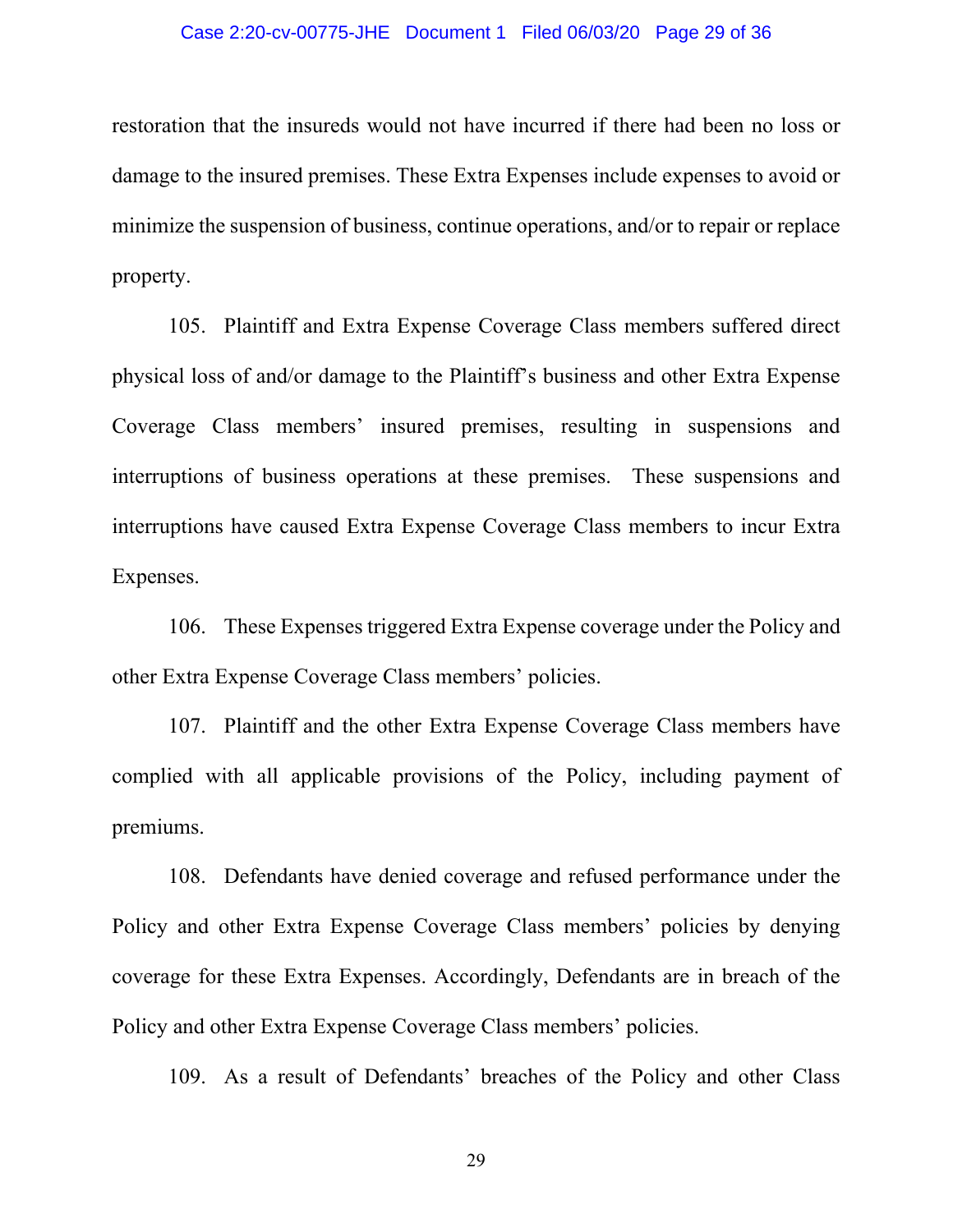### Case 2:20-cv-00775-JHE Document 1 Filed 06/03/20 Page 30 of 36

members' policies, Plaintiff and other Class members have suffered actual and substantial damages for which Defendants are liable.

WHEREFORE, Plaintiff, individually and on behalf of other Extra Expense Coverage Class members, seeks compensatory damages resulting from Defendants' breaches of the Policy and other Extra Expense Coverage Class Members' policies and seek all other relief deemed appropriate by this Court.

### **COUNT V: DECLARATORY JUDGMENT**

### **(On behalf of the Civil Authority Coverage Class)**

110. Plaintiff incorporates by reference and realleges each and every allegation contained above, as though fully set forth herein, as applicable to this Class.

111. Plaintiff brings this Count both individually and on behalf of the other members of the Civil Authority Coverage Class.

112. Under 28 U.S.C. §§ 2201 and 2202, this Court has jurisdiction to declare the rights and other legal relations of the parties in dispute.

113. Plaintiff's Policy, as well as the policies of other Civil Authority Coverage Class members, are insurance contracts under which Defendants were paid premiums in exchange for promises to pay Civil Authority Coverage Class members' losses for claims covered by the policies.

114. In the Policy and other Class members' policies, Defendants promised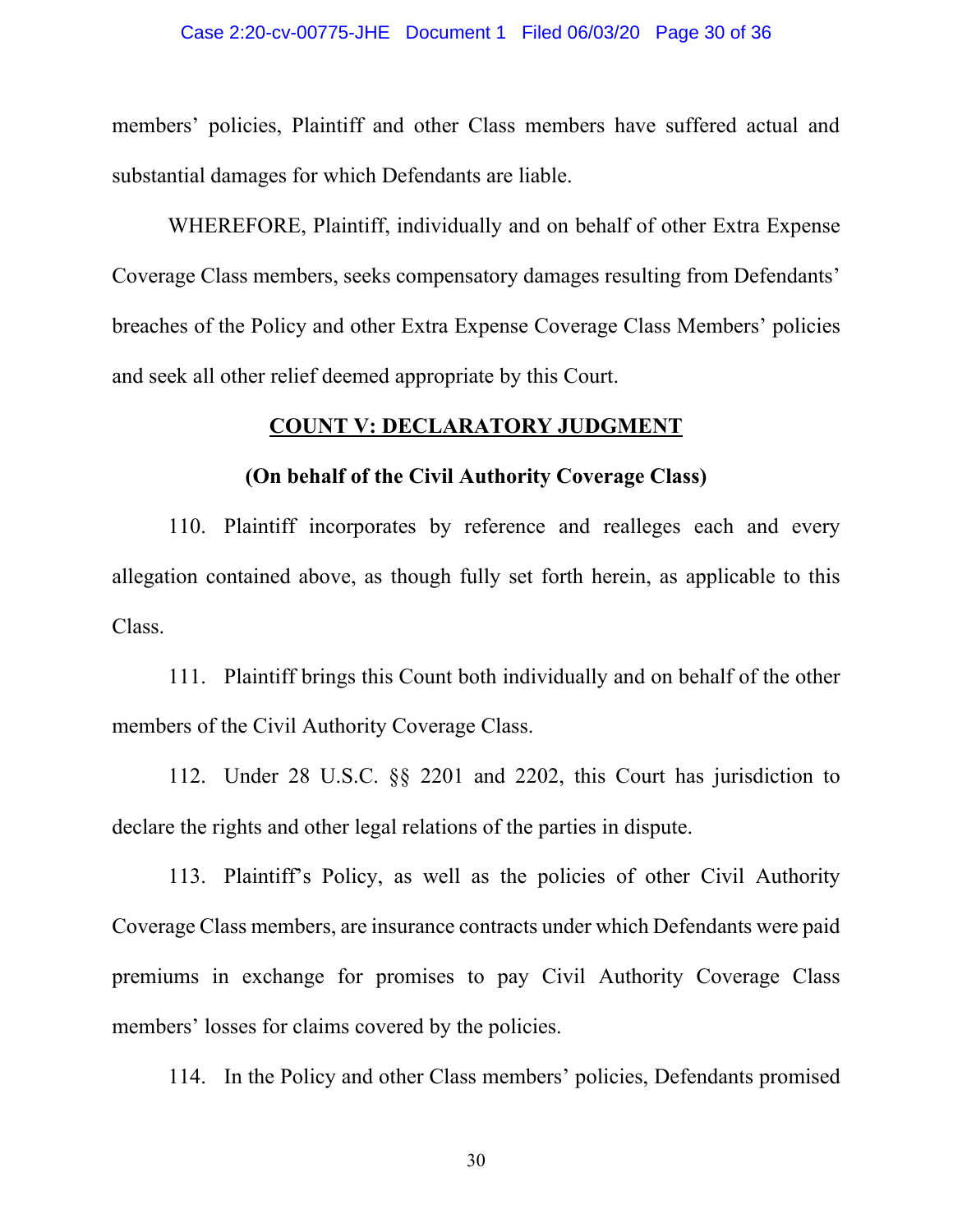#### Case 2:20-cv-00775-JHE Document 1 Filed 06/03/20 Page 31 of 36

to pay for losses of business income sustained and extra expenses incurred when, among other things, access to an insured's premises is specifically prohibited by a Civil Authority Order as the direct result of a Covered Cause of Loss to property in the immediate area of the insured premises.

115. Plaintiff and other Civil Authority Coverage Class members have suffered losses and incurred expenses as a result of actions of civil authorities that prohibited public access to insured premises under the Policy and Civil Authority Coverage Class members' policies.

116. These losses satisfied all requirements to trigger Civil Authority coverage under the Policy and other Civil Authority Coverage Class members' policies.

117. Plaintiff and the other Class members have complied with all applicable provisions of the Policy, including payment of premiums.

118. Defendants dispute that the Policy provides coverage for these losses.

119. Plaintiff seeks a Declaratory Judgment that its Policy and other Class members' policies provide coverage for the losses that Civil Authority Coverage Class members have sustained and extra expenses they have incurred caused by actions of civil authorities.

120. An actual case or controversy exists regarding Civil Authority Coverage Class members' rights and Defendants' obligations under Civil Authority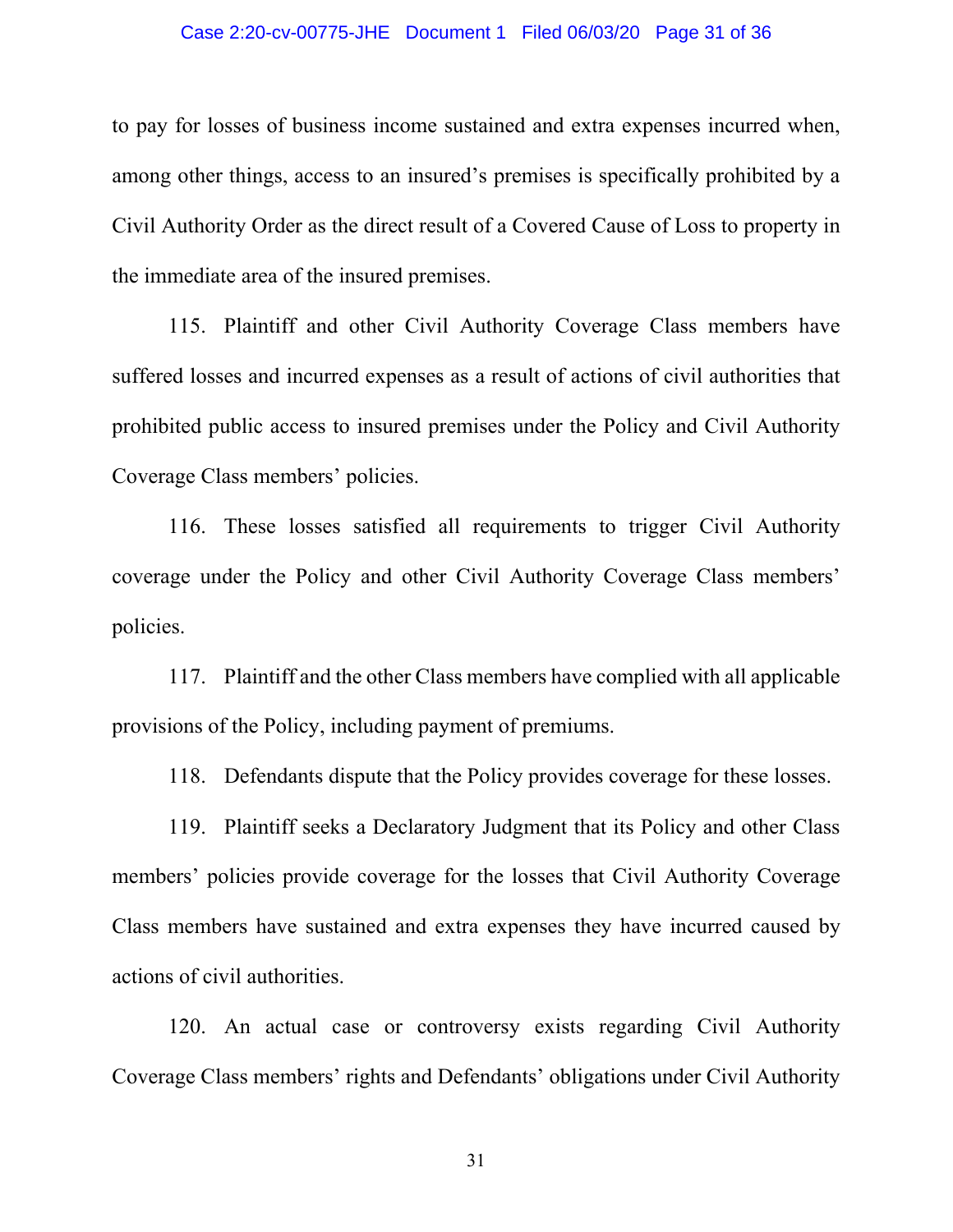#### Case 2:20-cv-00775-JHE Document 1 Filed 06/03/20 Page 32 of 36

Coverage Class members' policies to reimburse Civil Authority Coverage Class members for these losses and extra expenses. Accordingly, the Declaratory Judgment sought is justiciable.

WHEREFORE, Plaintiff, both individually and on behalf of other Civil Authority Coverage Class members, requests that this Court enter a Declaratory Judgment declaring that the Policy provides Civil Authority coverage for the losses and extra expenses incurred by Plaintiff and the other Class members.

#### **COUNT VI: BREACH OF CONTRACT**

## **(On behalf of the Civil Authority Coverage Class)**

121. Plaintiff incorporates by reference and realleges each and every allegation contained above, as though fully set forth herein, as applicable to this Class.

122. Plaintiff brings this Count individually and on behalf of the other members of the Civil Authority Coverage Class.

123. Plaintiff's Policy, as well as the policies of other Civil Authority Coverage Class members, are insurance contracts under which Defendants were paid premiums in exchange for promises to pay Civil Authority Coverage Class members' losses and expenses covered by the Policy.

124. In the Policy and other Civil Authority Coverage Class members' policies, Defendants promised to pay for losses of business income sustained and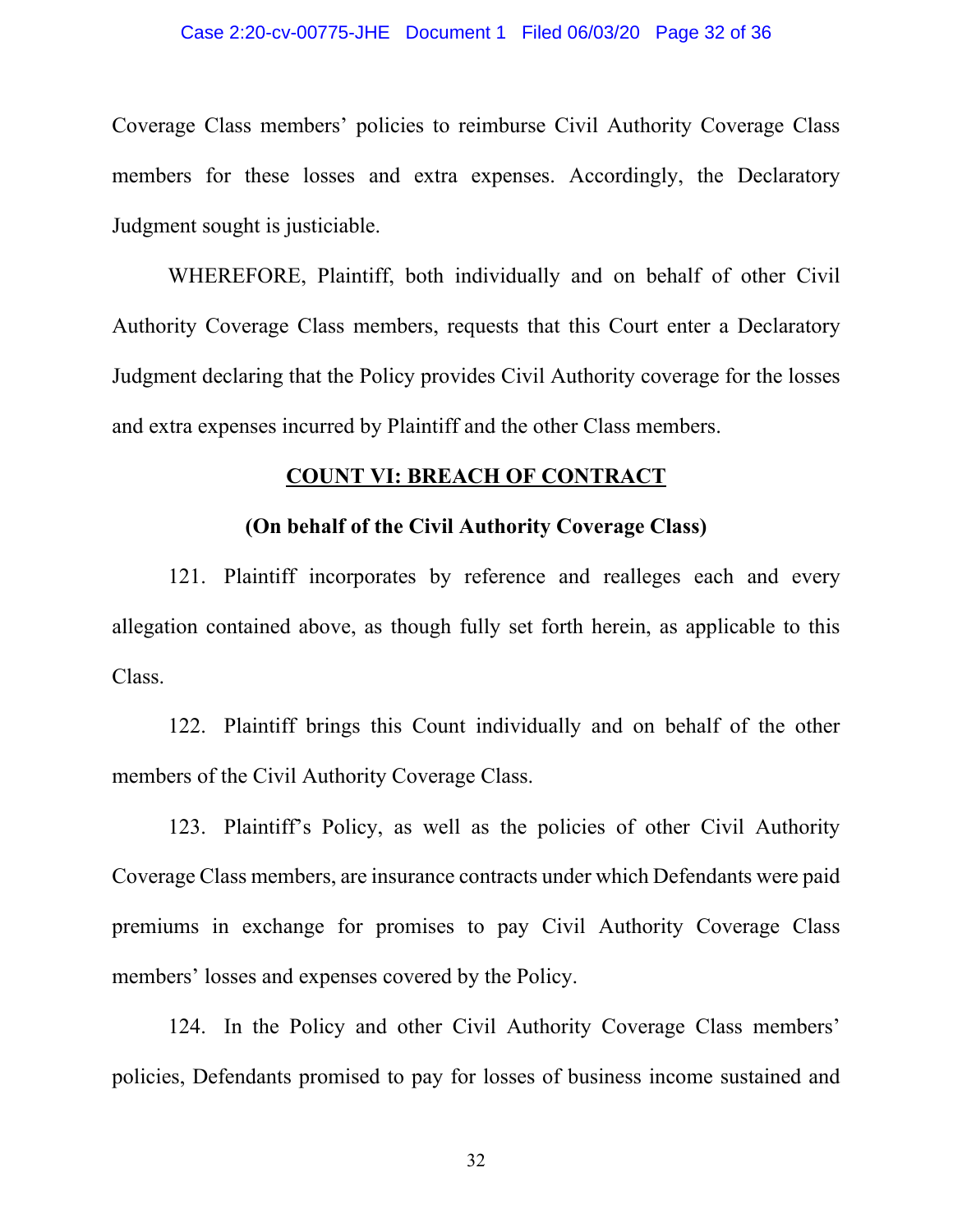### Case 2:20-cv-00775-JHE Document 1 Filed 06/03/20 Page 33 of 36

extra expenses incurred when, among other things, access to an insured's premises is specifically prohibited by a Civil Authority Order as the direct result of a Covered Cause of Loss to property in the immediate area of the insured premise.

125. Plaintiff and other Class members have suffered losses and incurred expenses as a result of actions of civil authorities that prohibited public access to insured premises under the Policy and Civil Authority Coverage Class members' policies.

126. These losses satisfied all requirements to trigger Civil Authority coverage under the Policy and other Civil Authority Coverage Class members' policies.

127. Plaintiff and the other Civil Authority Coverage Class members have complied with all applicable provisions of the Policy, including payment of premiums.

128. Defendants have refused performance under the Policy and other Civil Authority Coverage Class members' policies by denying coverage for these losses and expenses. Accordingly, Defendants are in breach of the Policy and other Civil Authority Coverage Class members' policies.

129. As a result of Defendants' breaches of the Policy and other Civil Authority Coverage Class members' policies, Plaintiff and other Civil Authority Coverage Class members have suffered actual and substantial damages for which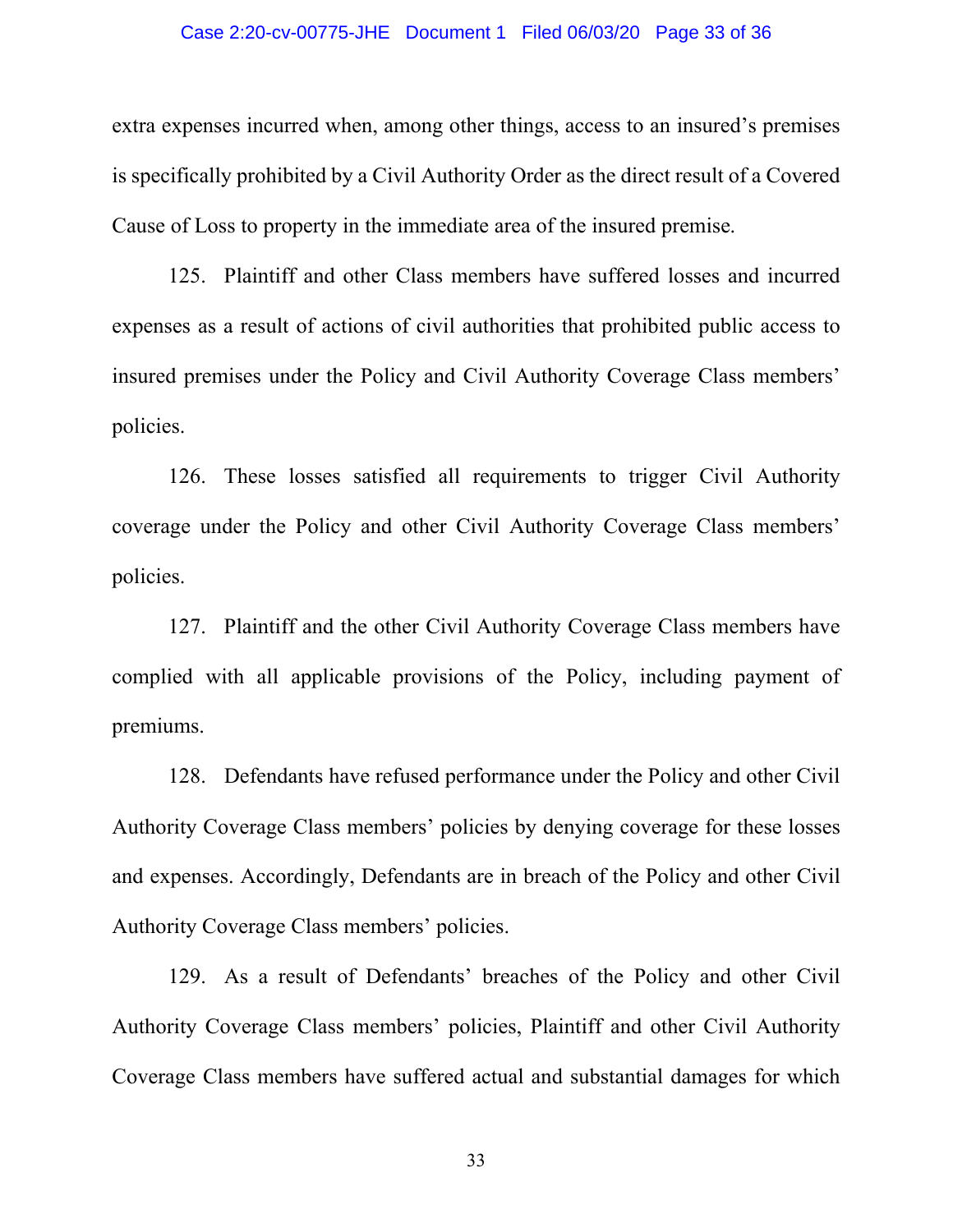Defendants are liable.

WHEREFORE, Plaintiff seeks compensatory damages resulting from Defendants' breaches of the Policy and other Civil Authority Coverage Class members' policies. and seek all other relief deemed appropriate by this Court.

# **PRAYER FOR RELIEF**

WHEREFORE, Plaintiff respectfully requests that the Court enter judgment in its favor and against Defendants, as follows:

- A. Entering an order certifying the proposed Classes, designating Plaintiff as Class representative, and appointing Plaintiff's undersigned attorneys as Counsel for the Classes;
- B. Entering declaratory judgments on Counts I, III, and V in favor of Plaintiff and the members of the Business Income Coverage Class, Extra Expense Coverage Class, and Civil Authority Coverage Class as follows:
	- i. That all Business Income, Extra Expense, and Civil Authority losses and expenses incurred and sustained based on the facts and circumstances set forth above are insured and covered losses and expenses under Plaintiff's and Class members' policies; and
	- ii. Defendants are obligated to pay for the full amount of the Business Income, Extra Expense, and Civil Authority losses and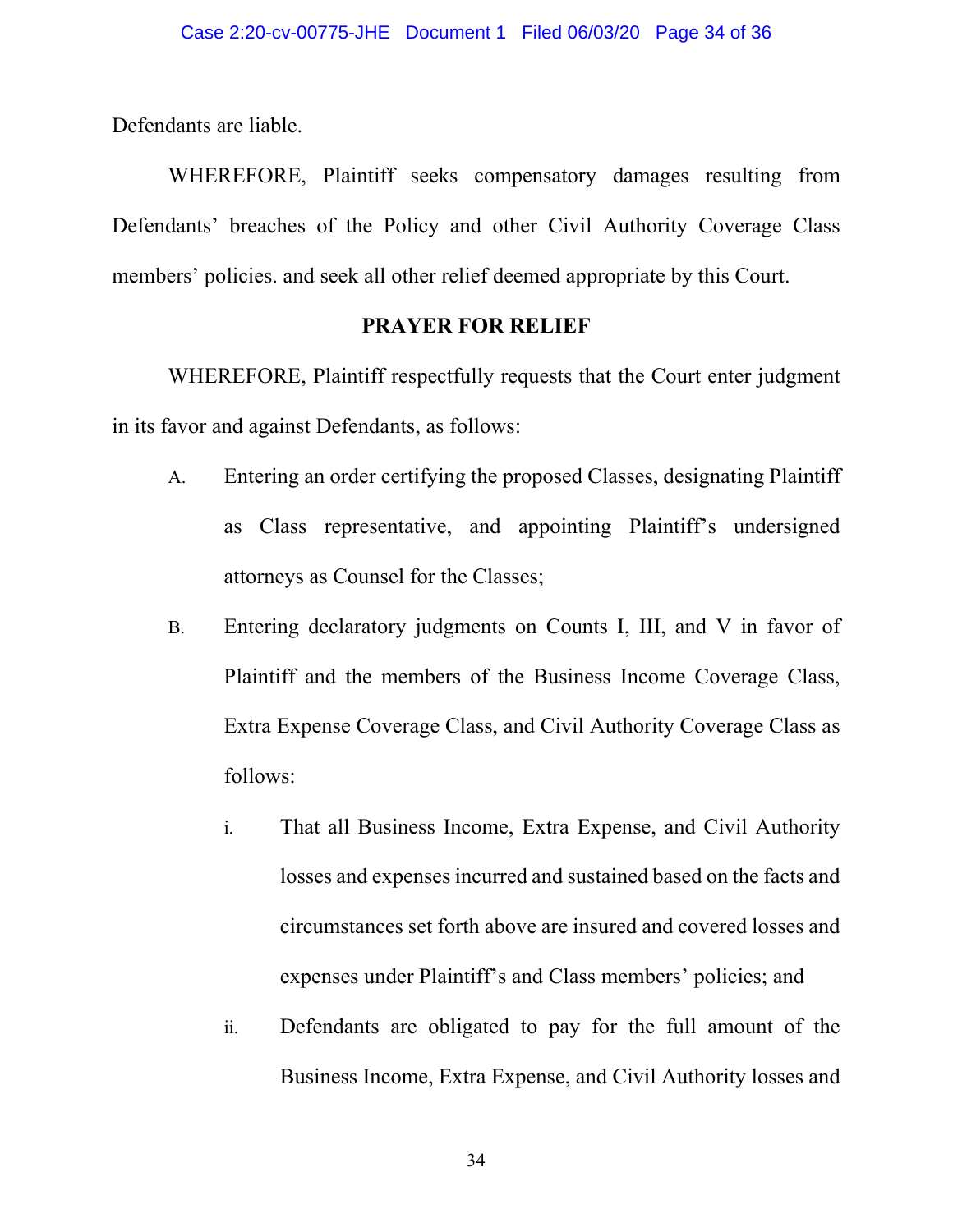expenses sustained and incurred, and to be sustained and incurred, based on the facts and circumstances set forth above are insured and covered losses and expenses under Plaintiff and Class members' policies;

- C. Entering judgments on counts II, IV, and VI in favor of Plaintiff and the members of the Business Income Coverage Class, Extra Expense Coverage Class, and Civil Authority Coverage Class, and awarding damages in amounts to be determined at trial, as applicable;
- D. An order requiring Defendants to pay both pre- and post-judgment interest on any amounts awarded;
- E. An award of costs and attorneys' fees; and
- F. Such other or further relief as may be appropriate.

# **DEMAND FOR JURY TRIAL**

The undersigned hereby demands a trial by jury as to all issues so triable.

# Dated: June 3, 2020<br>
WHATLEY KALLAS, LLP

*/s/ Joe R. Whatley, Jr.* Joe R. Whatley, Jr. W. Tucker Brown 2001 Park Place North Suite 1000 Birmingham, AL 35203 Phone: (205) 488-1200 Fax: (800) 922-4851 Email: jwhatley@whatleykallas.com tbrown@whatleykallas.com